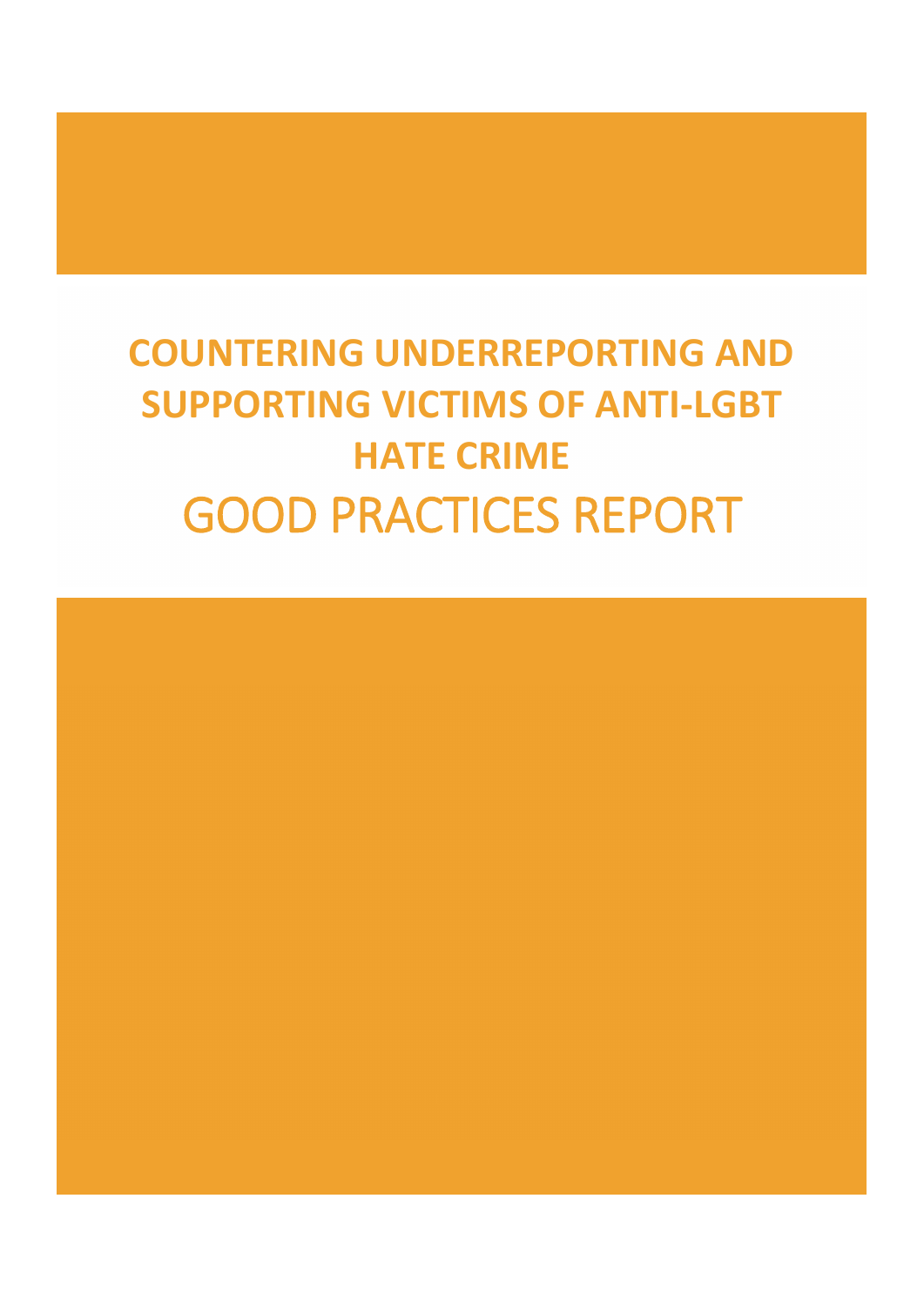## COUNTERING UNDERREPORTING AND SUPPORTING VICTIMS OF ANTI-LGBT HATE CRIME GOOD PRACTICES REPORT

Editors: Mia Gonan and Katarina Jaklin

Contributors: Bilitis (Bulgaria), Colour Youth (Greece), Gabinet d'Estudis Socials (Spain), Galop (UK), GLAS (Bulgaria), Háttér Society (Hungary), Lambda Warsaw (Poland), Praksis (Greece), The National LGBT\* Rights Organization LGL (Lithuania), Università di Brescia (Italy), Universitat de Girona (Spain), Zagreb Pride (Croatia)



Come Forward: Empowering and Supporting Victims of Anti-LGBT Hate Crimes

Project coordinator: Giacomo Viggiani, Università di Brescia

Project co-coordinator: Luciana Guaglianone, Università di Brescia

Scientific leader: Piotr Godzisz, Lambda Warsaw

The project "Come Forward: Empowering and Supporting Victims of Anti-LGBT Hate Crimes" is funded by the Rights, Equality and Citizenship Programme (2014-2020) of the European Union (JUST/2015/RACC/AG/VICT/8957) and co-funded by the Croatian Government Office for Cooperation with NGOs.



This publication was funded by the European Union's Rights, Equality and Citizenship Programme (2014 - 2020) and co-funded by the Croatian Government Office for Cooperation with NGOs. The contents of this publication are the sole responsibility of Zagreb Pride and can in no way be taken to reflect the views of the European Commission and the Croatian Government Office for Cooperation with NGOs.

ISBN: 978-953-8170-04-1



February, 2018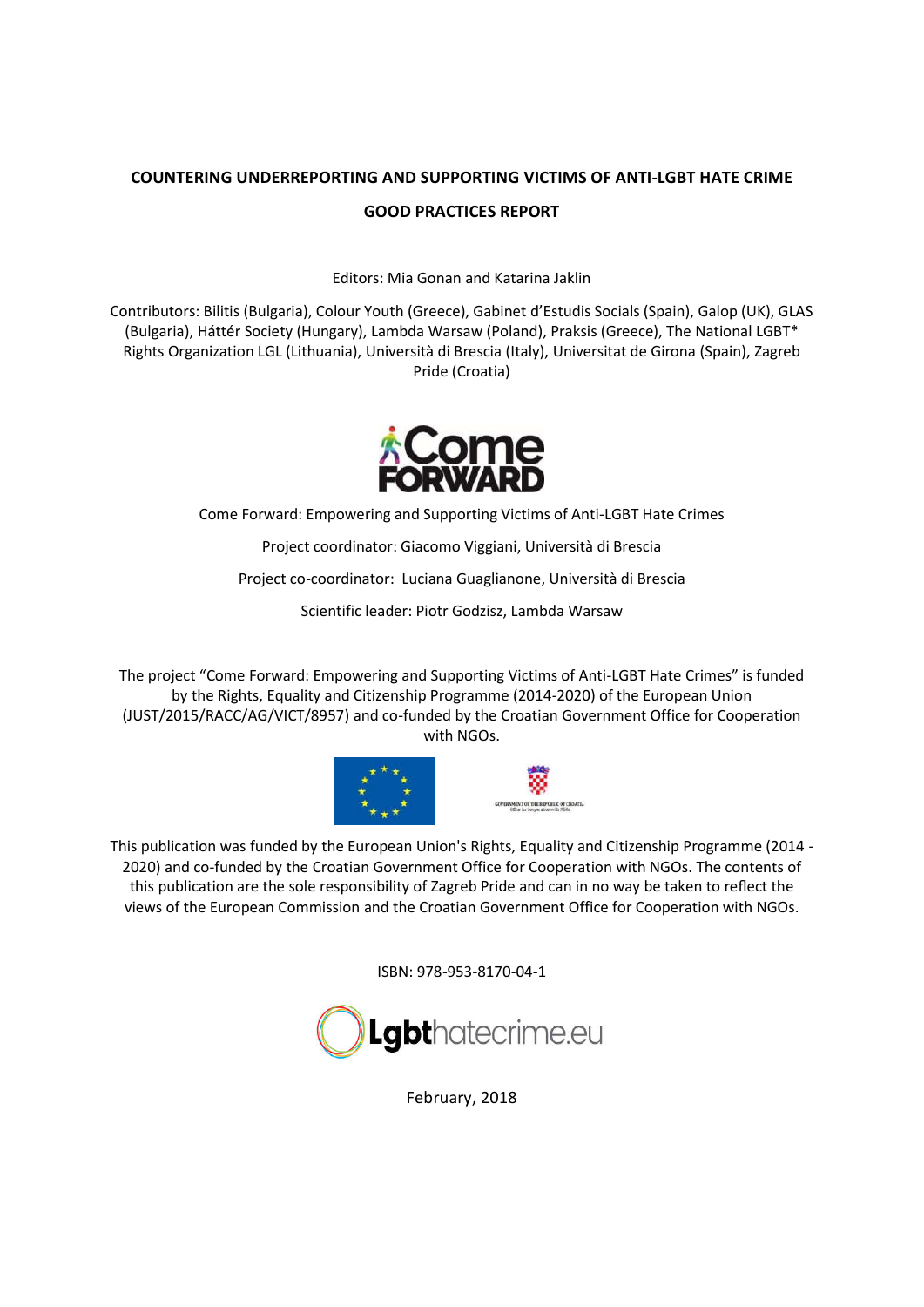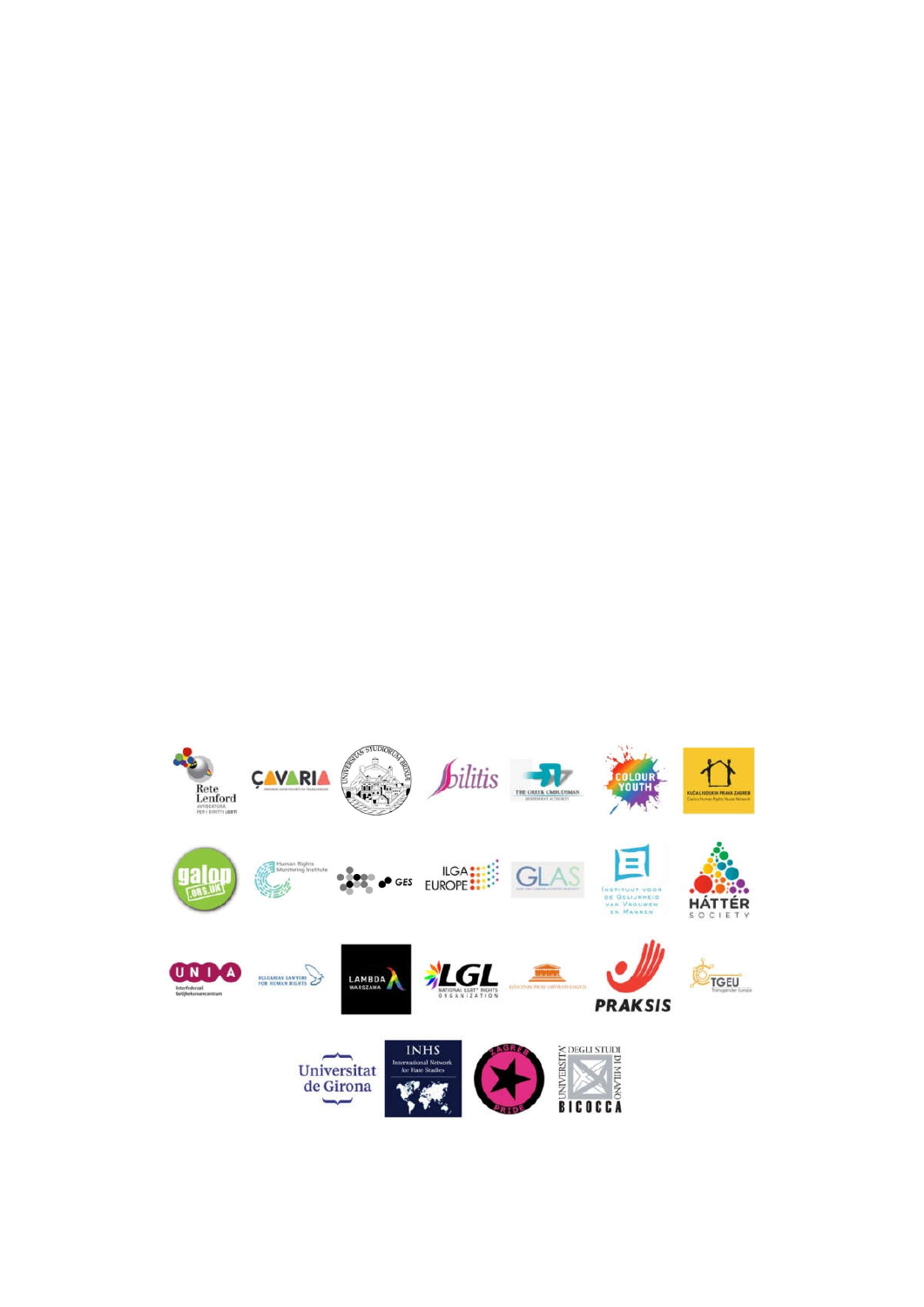This report presents 41 good practices on combating underreporting and supporting victims of anti-LGBT hate crime that were selected from nine European countries participating in the project "Come Forward".

As one of the project activities, partner organizations have conducted a research on the existing systems for reporting anti-LGBT hate crime and victim support services. One of the goals of the research was to identify good practices on combating underreporting and supporting victims of anti-LGBT hate crime in Bulgaria, Croatia, Greece, Hungary, Italy, Lithuania, Poland, Spain and United Kingdom. This report presents the result of the efforts to identify good practices and, with that, provide useful suggestions on how to further improve the capacities of official authorities and NGOs for tackling anti-LGBT crime. Each practice is accompanied with a short description, information about the organization or institution responsible for its implementation and the country where the particular practice is established. The selected 41 practices are divided in the following areas: 1) training of official authorities; 2) specialized police units; 3) creating official documents for tackling anti-LGBT hate crime; 4) hate crime reporting systems; 5) victim support services; 6) working with high school students; 7) collaboration of various authorities and NGOs in combating hate crime and 8) advancing legal protection of LGBT people. A certain number of the selected practices are not specifically targeted to the LGBT community. However, they represent a positive practice that could be adjusted to better respond to the needs of victims of anti-LGBT hate crime.

### **Contents**

| 1. TRAINING OF             |
|----------------------------|
| <b>OFFICIAL</b>            |
| <b>AUTHORITIES 2</b>       |
| 2. SPECIALIZED             |
| <b>POLICE UNITS 7</b>      |
| 3. CREATING                |
| <b>OFFICIAL DOCUMENTS</b>  |
| <b>FOR TACKLING ANTI-</b>  |
| <b>LGBT HATE CRIME 9</b>   |
| <b>4. HATE CRIME</b>       |
| <b>REPORTING SYSTEMS13</b> |
|                            |
| <b>5. VICTIM SUPPORT</b>   |
| SERVICES 16                |
| <b>6. WORKING WITH</b>     |
| <b>HIGH SCHOOL</b>         |
| <u>STUDENTS 21</u>         |
| <b>7. COLLABORATION OF</b> |
| <b>VARIOUS AUTHORITIES</b> |
| <b>AND NGOS IN</b>         |
| <b>COMBATING HATE</b>      |
| <u>CRIME22</u>             |
| <b>8. ADVANCING LEGAL</b>  |
| <b>PROTECTION OF LGBT</b>  |
| <b>PEOPLE 25</b>           |
|                            |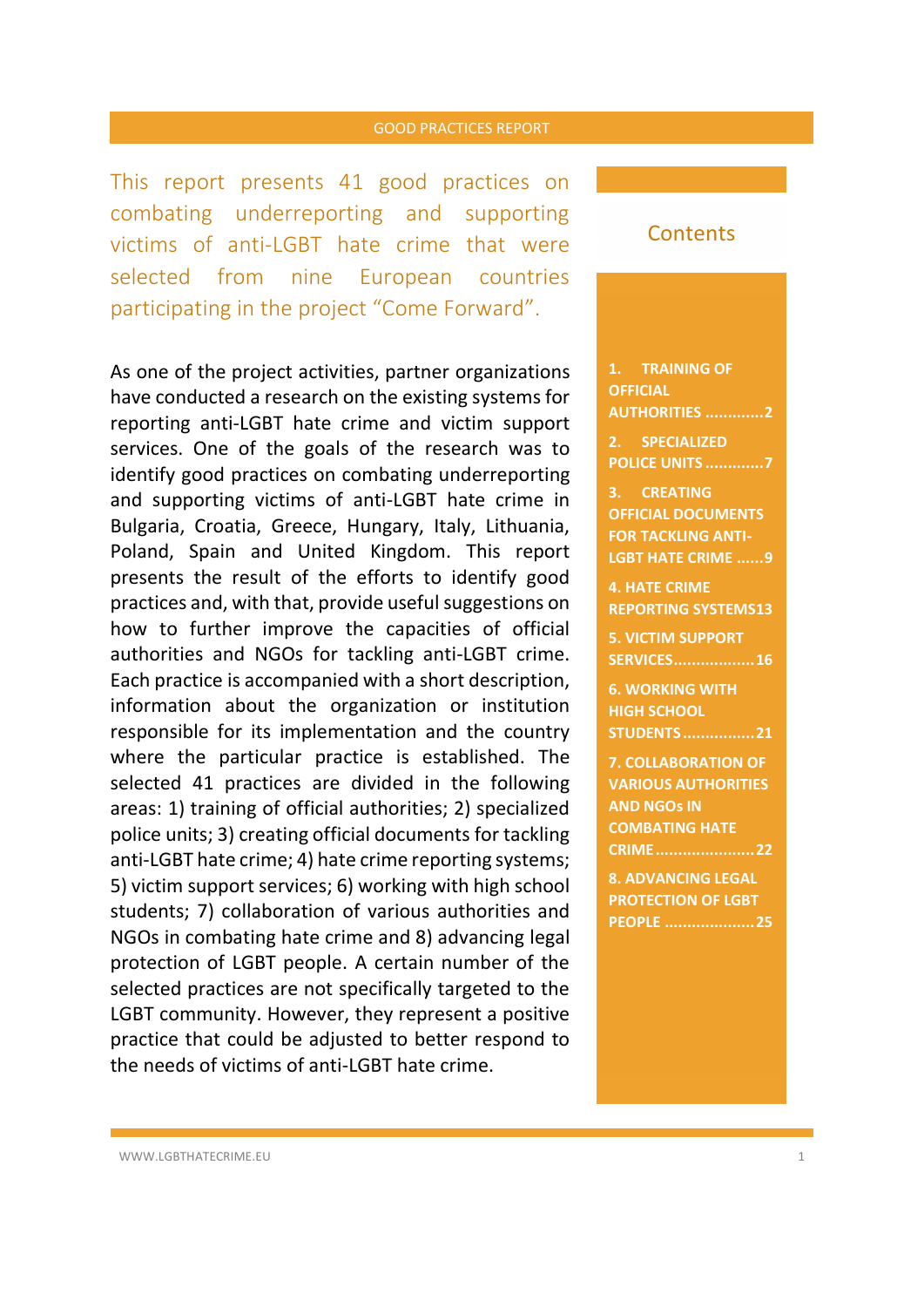### 1. TRAINING OF OFFICIAL AUTHORITIES

### ORGANIZATION: Police Academy

### COUNTRY: Croatia

### PRACTICE: Courses on working with victims of anti-LGBT hate crime

All students of the Police Academy receive training on working with victims of anti-LGBT hate crime as part of their formal education. This training is included in the obligatory courses and is present on all levels of education at the Police Academy: in the basic course for police officers, during the specialization, in the specialized study of criminalistics and as a part of the hate crime course. The lectures are sometimes held by LGBT activists.

### ORGANIZATION: Kampania Przeciw Homofobii (Campaign Against Homophobia)

### COUNTRY: Poland

### PRACTICE: Training on anti-LGBT hate crime for police officers

Polish NGO Kampania Przeciw Homofobii organized training for police officers on different issues concerning LGBT communities. The workshops were organized with the aim to increase the knowledge of police officers about:

- the problems LGBT persons are facing in Poland;
- · working with LGBT persons when they approach the police;
- · criminal proceedings in the case of anti-LGBT hate crime.

Around 40 police officers from different police departments took part in these workshops. The workshops were positively evaluated by the participants, especially the interactive exercises and Q&A sessions.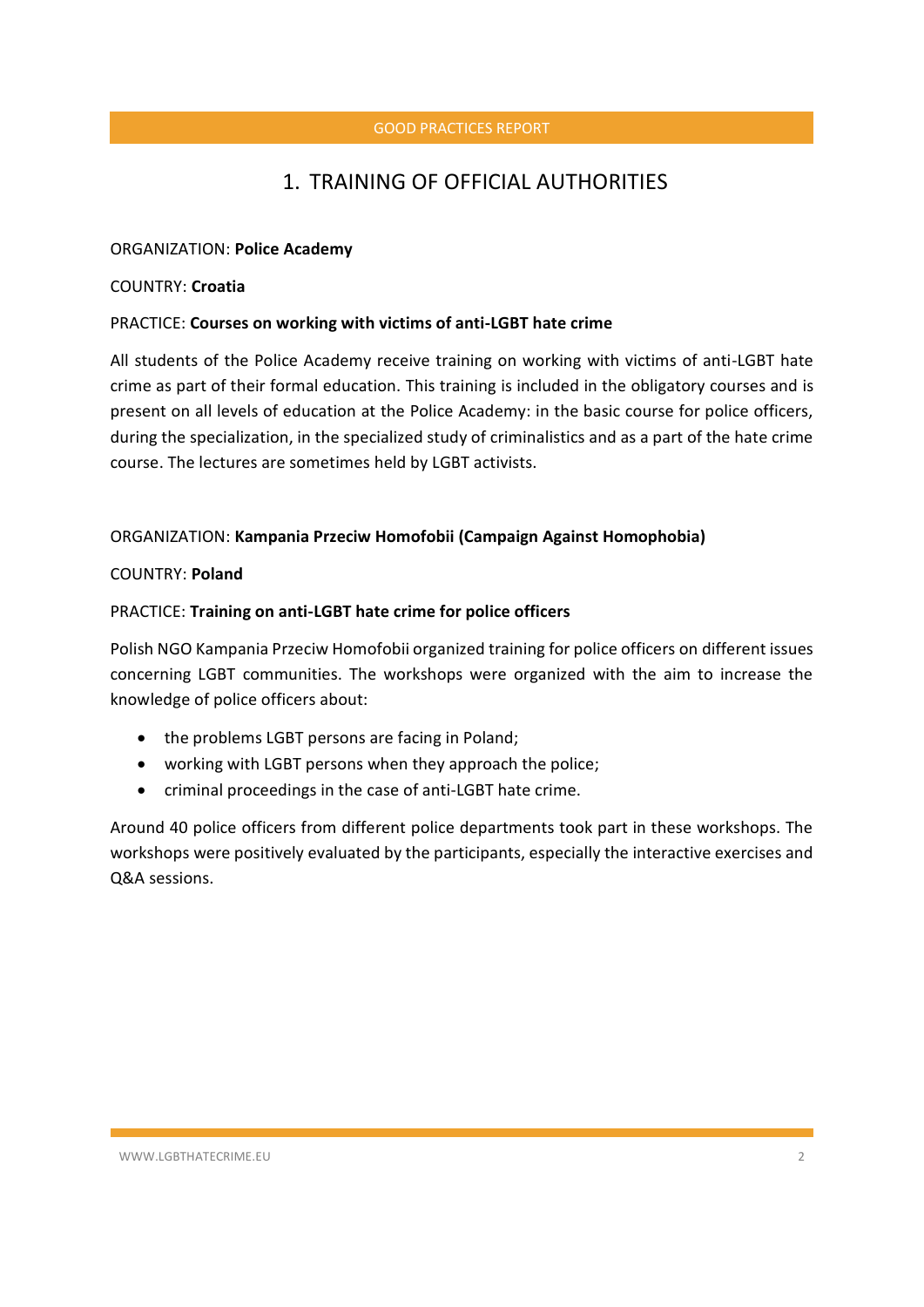### ORGANIZATION: Polskie Towarzystwo Prawa Antydyskryminacyjnego (Polish Society of Anti-Discrimination Law) and Kampania Przeciw Homofobii (Campaign Against Homophobia)

### COUNTRY: Poland

### PRACTICE: Training on anti-LGBT hate crime for legal practitioners

Around 75 different legal practitioners, including judges, prosecutors and lawyers, were educated on anti-LGBT hate crime in the workshops organized by Polish Society of Anti-Discrimination Law and Campaign Against Homophobia. The training was held in the form of interactive workshops, which was positively evaluated by the participants. As the most important and beneficial parts of the workshops, the participants have singled out:

- the awareness raising exercises about their own stereotypes and prejudice;
- · participation of officials from different institutions within the legal system, which allowed them to exchange knowledge and experiences;
- · practical approach to the topic, including work on the real-life cases;
- · contextualization of anti-LGBT hate crime as a symptom of wider societal prejudice.

### ORGANIZATION: Iskorak and Kontra in collaboration with Police Academy

### COUNTRY: Croatia

### PRACTICE: Training on anti-LGBT hate crime for police officers

The educational program for police officers was part of the project Prevention and Combating Hate Crimes against LGBT persons that was carried out in 2012/2013, as a collaboration between two Croatian LGBT organizations and the Police Academy. During the project implementation phase, the following content about anti-LGBT hate crime was included in the curricula of the Police Academy:

- · introduction to LGBT terminology and basic concepts;
- · psychological features of affirmative work with LGBT victims of hate crime;
- · support for the victims of anti-LGBT hate crime.

As a part of the project, the police and NGOs have also organized various joint activities. Together they developed a public campaign with the aim to raise awareness of the general public about anti-LGBT hate crime and to encourage reporting. They produced guidelines on the implementation of national and international regulations regarding hate crime, brochures and posters on how to report hate crimes and leaflets with contacts. Furthermore, workshops for the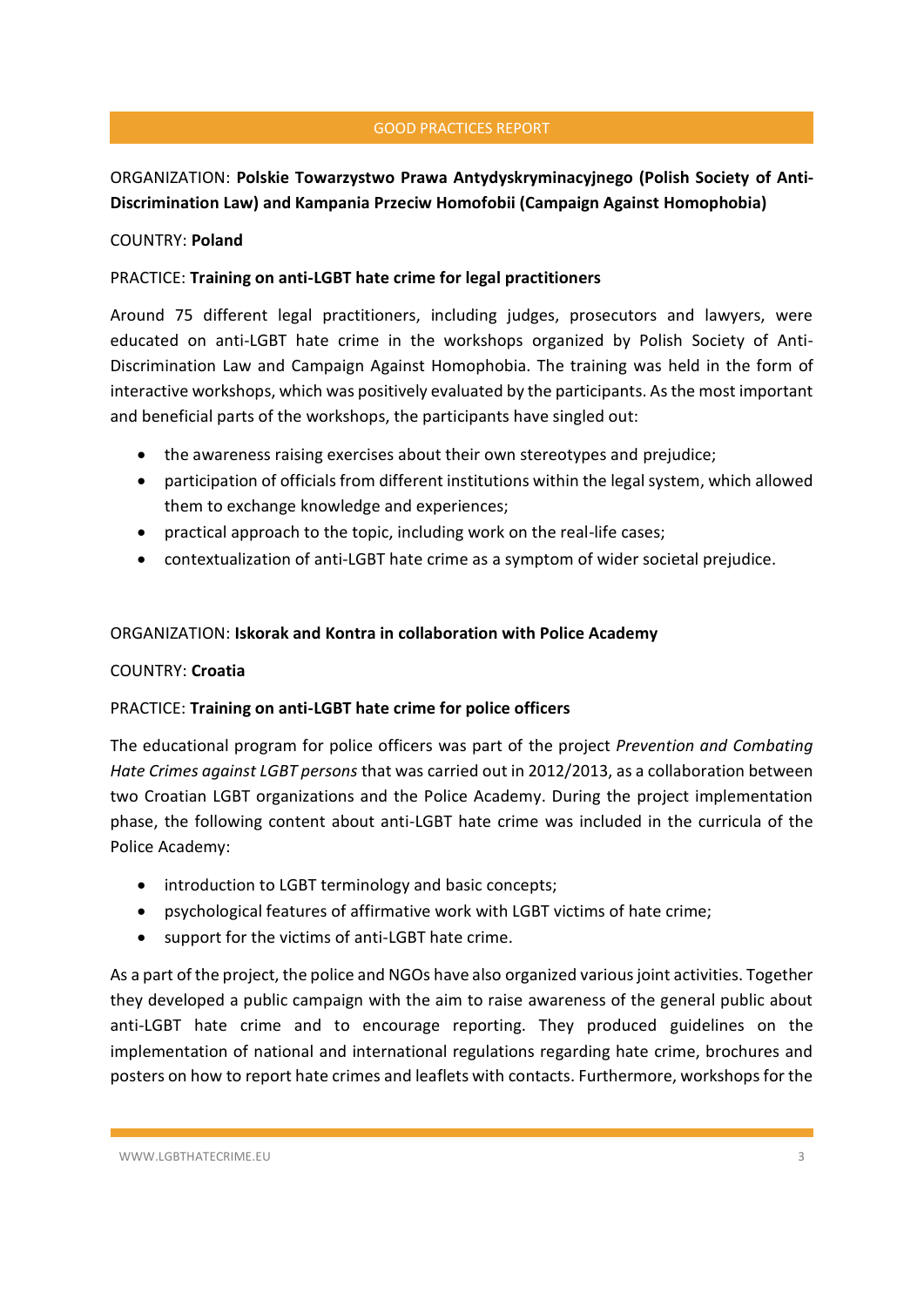LGBT community were organized informing them about their rights, the available support system, the system of free legal aid and what to do in case they are victims of hate crime.

### ORGANIZATION: Zagreb Pride

### COUNTRY: Croatia

### PRACTICE: Training on working with LGBT victims for various authorities

Zagreb Pride developed training programs for different officials working with LGBT victims, mainly for the Police Academy students, police officers, officials working in victim and witness support and judges (criminal and misdemeanor). This was implemented in cooperation with the Police Academy, the Ministry of Interior, the State Attorney's Office and the Independent Service for Victim and Witness Support of the Ministry of Justice. The training included the following subjects:

- · LGBT terminology;
- · the rights of LGBT persons in Croatia;
- · how to recognize a hate crime committed on grounds of sexual orientation, gender identity and gender expression; characteristics of the perpetrators; criminal proceedings in hate crime cases;
- · collaboration with LGBT NGOs;
- · working with victims of anti-LGBT hate crime;
- implementation of the Victims' Rights Directive (2012/29/EU);
- · practical work on the case Sabalić against Croatia.

The training was held in 2011, 2013 and 2016. In 2011, 249 police officers were trained, 99 in 2013 and 172 in 2016. In these three years, training was also provided to 58 officials working in the judicial system and 33 persons working in victim and witness support services (including NGOs). During the evaluations some of the participants acknowledged the importance of training and stated that they should be regularly organized, but a certain number of participants revealed that they do not recognize the importance of additional education about working with LGBT victims.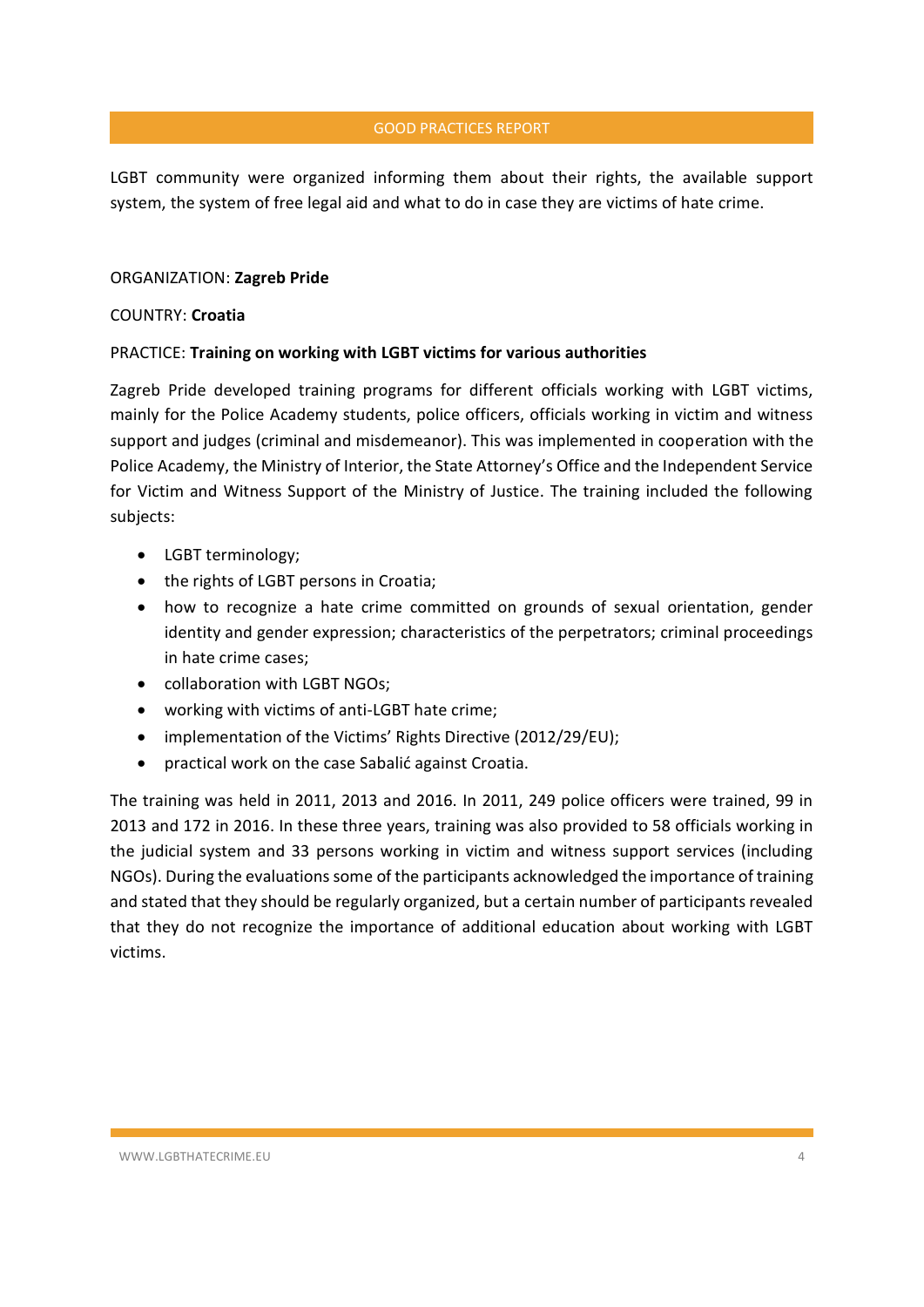### ORGANIZATION: OSCAD

### COUNTRY: Italy

### PRACTICE: Training on anti-LGBT hate crime for police officers

The Italian Observatory for Security against Acts of Discrimination (OSCAD) in cooperation with UNAR, LGBT Service Torino, Re.A.DY network, Polis Aperta, Avvocatura per i diritti LGBT – Rete Lenford and Amnesty International, developed and organized training courses for police officers. The training included 6 modules covering hate crimes and discrimination on different grounds, including anti-LGBT hate crime. This course was organized in a 6-hour training with 3 sessions. The session dealing with LGBT issues covers: LGBT terminology and the national and European frameworks that protects the rights of LGBT persons, real-life cases – one regarding discrimination and hate crime on grounds of gender identity and one on grounds of sexual orientation – and the presentation of some good practices.

As a result, around 10 000 police officers in Italy were trained since 2012. The courses have also been organized for higher ranking police officials at the national and at the local level. The participants evaluated the training positively. More precisely, around 80% of the participants stated that the course was useful and relevant for the job they perform. All the teaching materials are available online.

### ORGANIZATION: Police of the Generalitat of Catalonia - Mossos d'Esquadra

### COUNTRY: Spain

### PRACTICE: Training on anti-LGBT hate crime for police officers

The Catalan regional police, Mossos d'Esquadra, was the first police force in Spain to organize training for the police officers on anti-LGBT hate crime and provide assistance to the victims of anti-LGBT hate crimes. Lectures on these topics are included in official courses at the Police Academy and in additional seminars for police officers who are already in service. Recently, these practices have spread to other police forces on the national, regional and local level. The lectures are sometimes held in collaboration with LGBT organizations.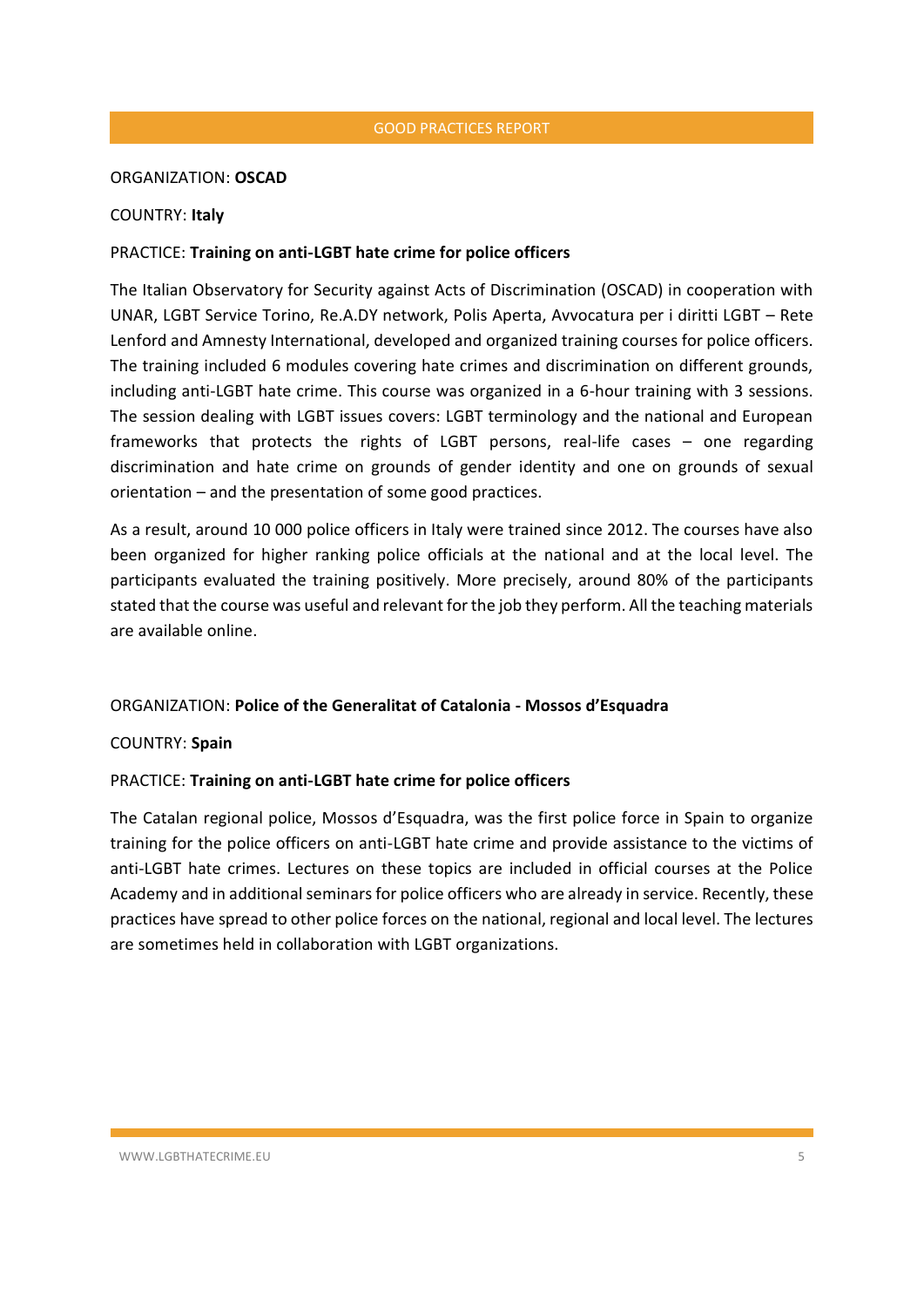### ORGANIZATION: National LGBT\* Rights Organization LGL

### COUNTRY: Lithuania

### PRACTICE: Training on Anti-LGBT Hate Crimes and Hate Speech for Police Officers

In 2016 the National LGBT\* Rights Organization LGL, together with a team of national experts, trained around 150 police patrol officers and students of the Lithuanian Police School on homophobic and transphobic hate crimes and hate speech. This was the first training for the police officers in Lithuania that exclusively focused on victims of anti-LGBT hate crime and hate speech. The aim of the training was to change the pre-conceived biased attitudes towards the LGBT community, build the capacity and competence of officers in dealing with socially vulnerable groups, prevent secondary victimization and to ensure victims' rights standards. The training also aimed at providing information on the EU and national legislation on victims' rights, special needs and protection. The training was identified as a best practice by the Lithuanian Ministry of Interior and included in the vocational training strategy for police officers in 2018.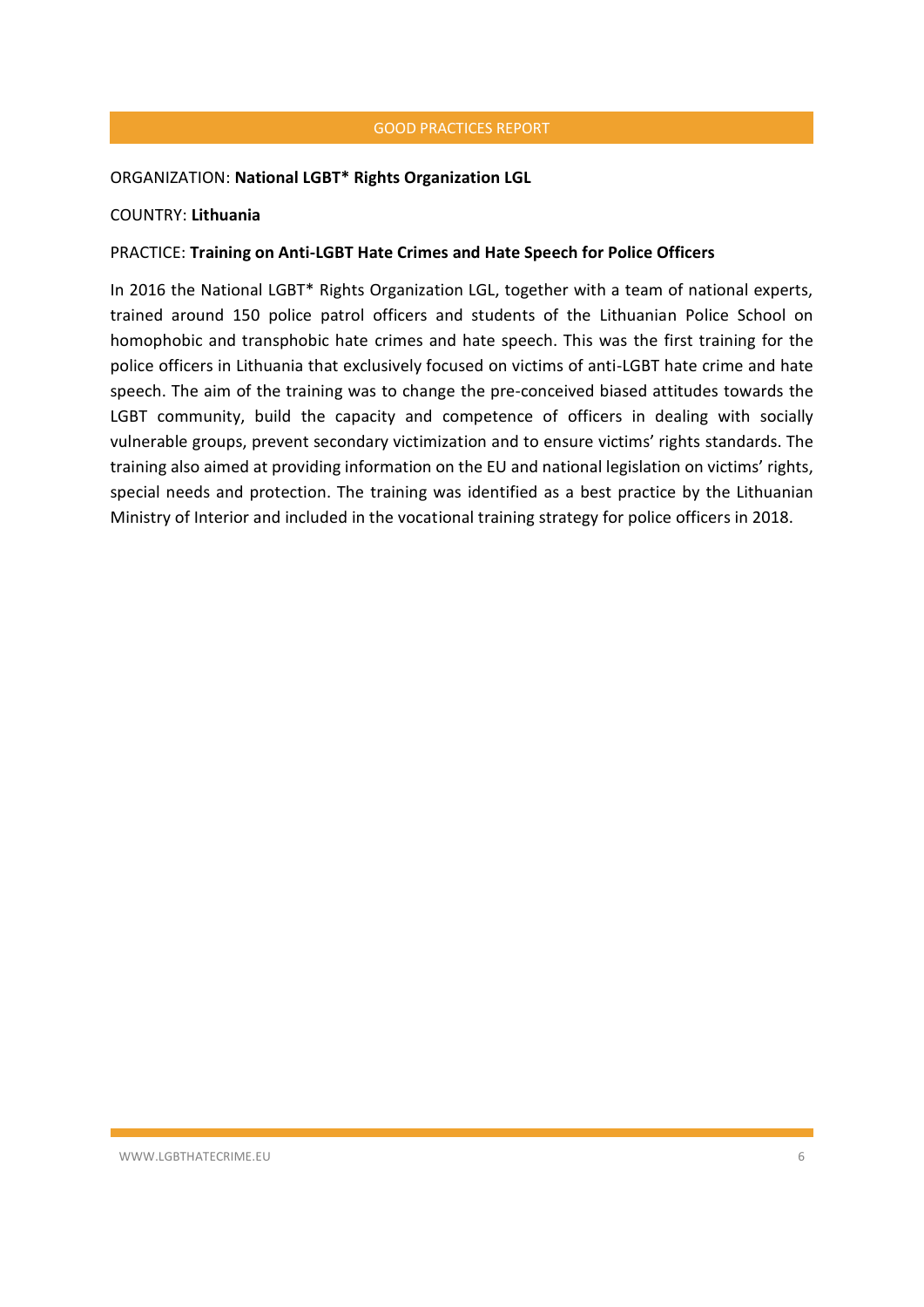### 2. SPECIALIZED POLICE UNITS

### ORGANIZATION: Police

### COUNTRY: United Kingdom

### PRACTICE: LGBT liaison officers

A number of police forces in the UK have appointed LGBT liaison officers to bridge the gap between LGBT communities and the police. Their main task is to positively engage with LGBT communities, develop good relationships with groups dedicated to LGBT issues and learn about their key concerns and problems. Based on their direct contacts with the community, they can design appropriate police responses and advise and support other colleagues in dealing with homophobic and transphobic crimes. In addition, liaison officers aim to encourage reporting of homophobic and transphobic incidents to the police by making police stations a more LGBT friendly environment. The liaison officer's role of raising awareness and promoting the understanding of the needs of the LGBT community has been documented, evaluated and labeled as a good practice by FRA and OSCE.

### ORGANIZATION: Budapest Police

### COUNTRY: Hungary

### PRACTICE: Police Victim Protection Network

All county police departments in Hungary have a dedicated victim protection officer whose duties are to monitor victimization and implementation of victims' rights, organize training for police officers on victim support, cooperate with public Victim Support Service and NGOs and, more generally, build trust between police and citizens. They are coordinated by a victim protection officer at Nation Police Headquarters. Victim protection officers' role is, amongst others, to pay special attention to victims from particularly vulnerable groups and communities.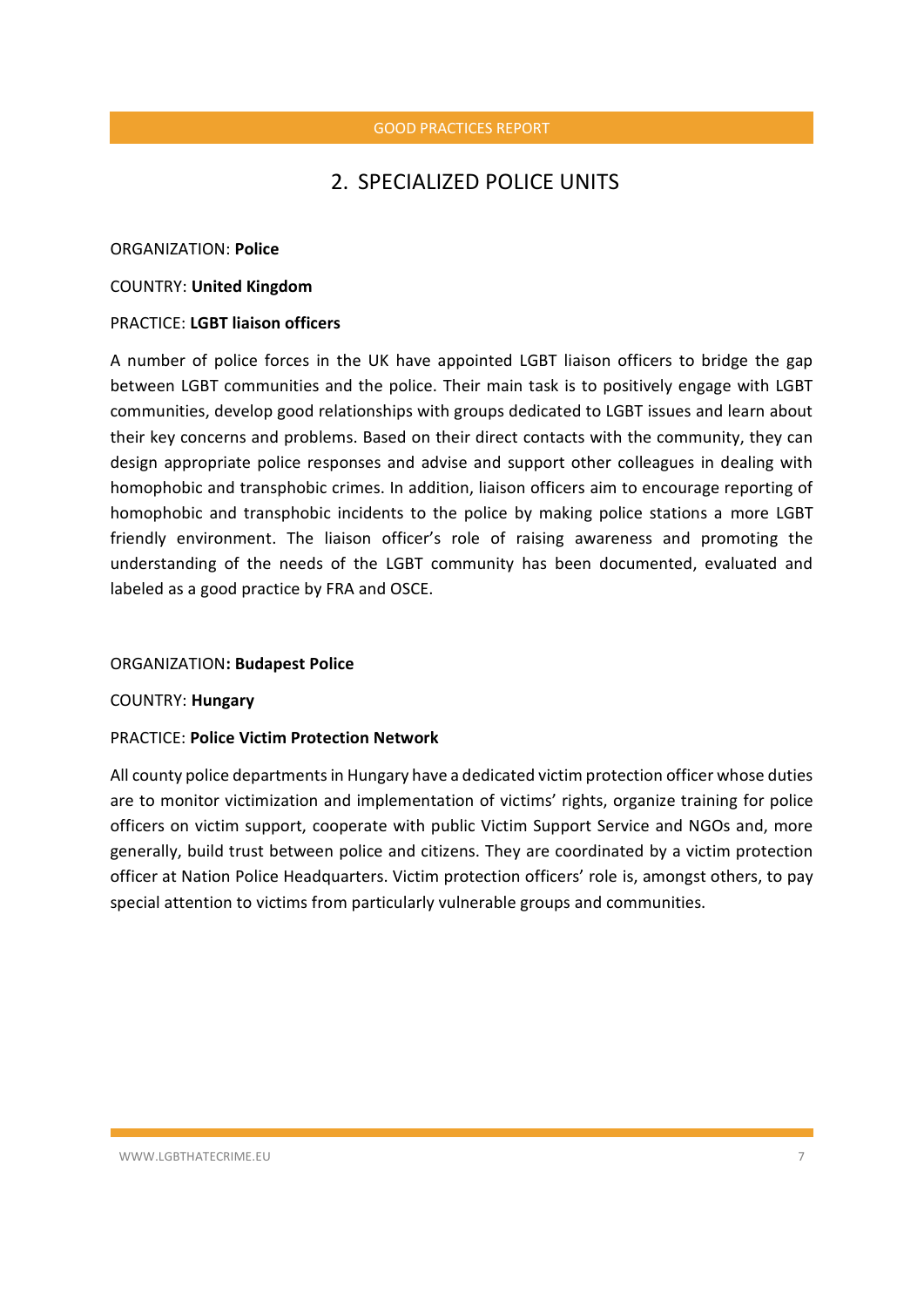### ORGANIZATION: Fuenlabrada Municipal Police

#### COUNTRY: Spain

### PRACTICE: Special Diversity Unit

The municipal police department in Fuenlabrada has introduced a specialized police unit focused on promoting positive discourses about diversity in the city and combating hate crime and discrimination based on racism, xenophobia, disability, gender expression, gender identity and sexual orientation. They are specialized in a community-oriented policing and work on the prevention of hate-crime in collaboration with community organizations, including LGBT organizations. All police officers in this unit were trained on issues regarding hate crime generally, and specifically on anti-LGBT hate crimes and working with victims of anti-LGBT hate crimes.

### ORGANIZATION: Local police - Municipality of Turin

COUNTRY: Italy

### PRACTICE: The Proximity Unit

The Proximity Unit is a special unit of the local police forces of the city of Turin dedicated to building peaceful civil coexistence and raising quality of urban life. In situations of social alarm which, among others, include working with victims of domestic violence, stalking, bullying and other kinds of discrimination, the Proximity Unit is the first point of contact with the victim. Their responsibilities are to reassure and encourage the victim, give information about the available protection measures, refer the victim to a support center if needed, etc. The unit receives more than 1 100 requests for intervention per year, although disaggregated data concerning LGBT issues is not available.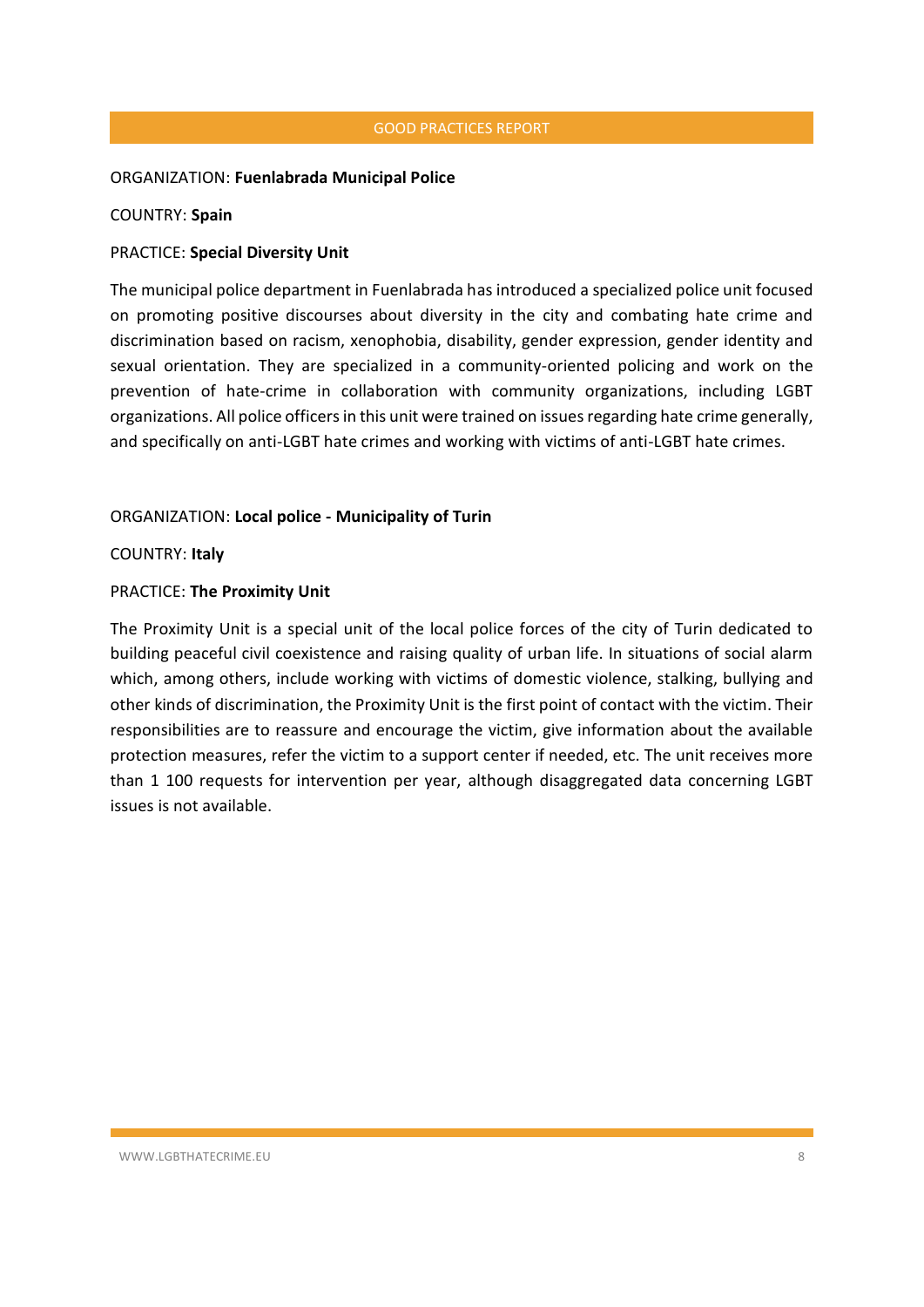# 3. CREATING OFFICIAL DOCUMENTS FOR TACKLING ANTI-LGBT HATE CRIME

### ORGANIZATION: Crown Prosecution Service

### COUNTRY: United Kingdom

### PRACTICE: Toolkit, public statement and guidance on prosecuting homophobic and transphobic hate crimes

The Crown Prosecution Service (CPS), the principal public prosecuting agency for conducting criminal prosecutions in England and Wales, has issued Public Statement on persecuting homophobic, biphobic and transphobic hate crime<sup>1</sup> and, alongside it, published prosecution guidance for homophobic, biphobic and transphobic hate crime. The aim of the guidance is to assist prosecutors in making decisions about anti-LGBT hate crime cases and to clarify the approach of the CPS to individual prosecutors. The guidance addresses the importance of correctly identifying a case as anti-LGBT hate crime and instructs on legal provisions that must be assessed when a case is flagged as homophobic, biphobic or transphobic hate crime. In addition, the guidance stresses the importance of ensuring that the victims have access to the support system and that the persecutors and other parties involved use appropriate language. In addition, in 2008 the CPS has published Homophobic and Transphobic Crime Toolkit<sup>2</sup> aimed at further educating CPS staff on good practices and lessons learned from the anti-LGBT hate crime cases they have already prosecuted.

### ORGANIZATION: Intercom Trust

#### COUNTRY: United Kingdom

### PRACTICE: Transgender Guidance for Schools

In 2012, the Intercom Trust, an LGBT community resource, has developed Transgender Guidance for Schools<sup>3</sup> in partnership with Devon & Cornwall Police, Cornwall Council and Head Teachers in Cornwall. The Guidance examines in detail the needs of transgender children and young people who are transitioning while still in school, and includes recommendation for schools and school

 <sup>1</sup> Crown Prosecution Service (2017). "Public statement on prosecuting homophobic, biphobic and transphobic hate crime". Available at: https://www.cps.gov.uk/homophobic-biphobic-transphobic-hate-crime-public-statement-2017.pdf

<sup>&</sup>lt;sup>2</sup> Crown Prosecution Service (2008). "Homophobic and Transphobic Crime Toolkit: Good Practice and Lessons Learnt". London: CPS Communications Branch. Available at: https://www.niacro.co.uk/Homophobic-and-Transphobi-Toolkit-CPS.pdf

<sup>3</sup> The Intercom Trust & Devon and Cornwall Police (2015). Schools Transgender Guidance. Available at: https://www.cornwall.gov.uk/media/13620644/schools-transgender\_guidance\_booklet-2015.pdf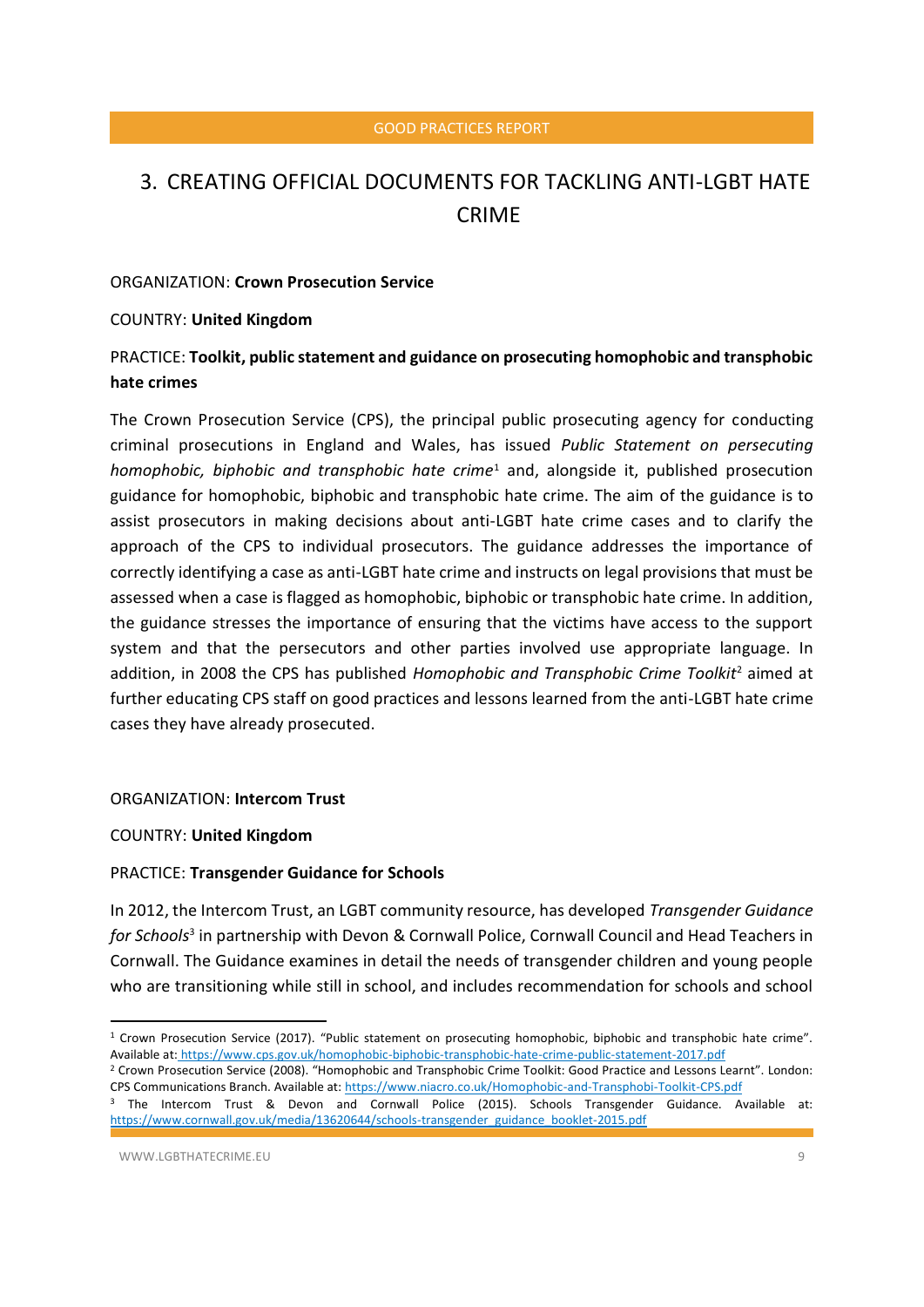staff on how to accommodate to their needs. Transphobic bullying, harassment and hate incidents are also addressed in the Guidance. It was the first document of this kind in the UK, specifically aimed at supporting transgender pupils. The Government's Department for Education legal team has adopted the document as a national good practice. The new, revised edition was published in 2015.

### ORGANIZATION: UNAR (National Office against Racial Discrimination)

### COUNTRY: Italy

### PRACTICE: LGBT National Strategy

The National LGBT Strategy (2013-2015)<sup>4</sup> was developed in 2013 by the Italian National Office against Racial Discrimination in cooperation with the Council of Europe and Italian LGBT organizations. The Strategy formulated recommendations for preventing and countering discrimination based on sexual orientation and gender identity through education, public campaigns, developing monitoring and hate crime data collection system, as well as the improvement of the support system for victims. As a result of the Strategy, UNAR organized training activities for public officials and police officers in cooperation with OSCAD and the RE.A.DY Network, instituted a National Work Team constituted of 29 Italian LGBT organizations and launched a call for the funding of NGO initiatives.

### ORGANIZATION: Police

### COUNTRY: Croatia

### PRACTICE: Notification on the Rights of Victims of Crime

The Notification on the Rights of Victims of Crime is a handout given to the victims during their first contact with police officers containing information about their rights and all relevant contacts, including the Independent Service for Victim and Witness Support of the Ministry of Justice, NGOs providing victim support etc. It is beneficial for the victims to have all the information relevant to them communicated in different ways, and information in written form, on a handout that victims can take with them, showed to be useful. The contact of LGBT organizations are not included on the Notification, but one of them, Zagreb Pride, is working on

 <sup>4</sup> UNAR (2013). "Strategia nazionale LGBT". Available at: http://www.unar.it/unar/portal/wp-content/uploads/2014/02/LGBTstrategia-unar-17x24.pdf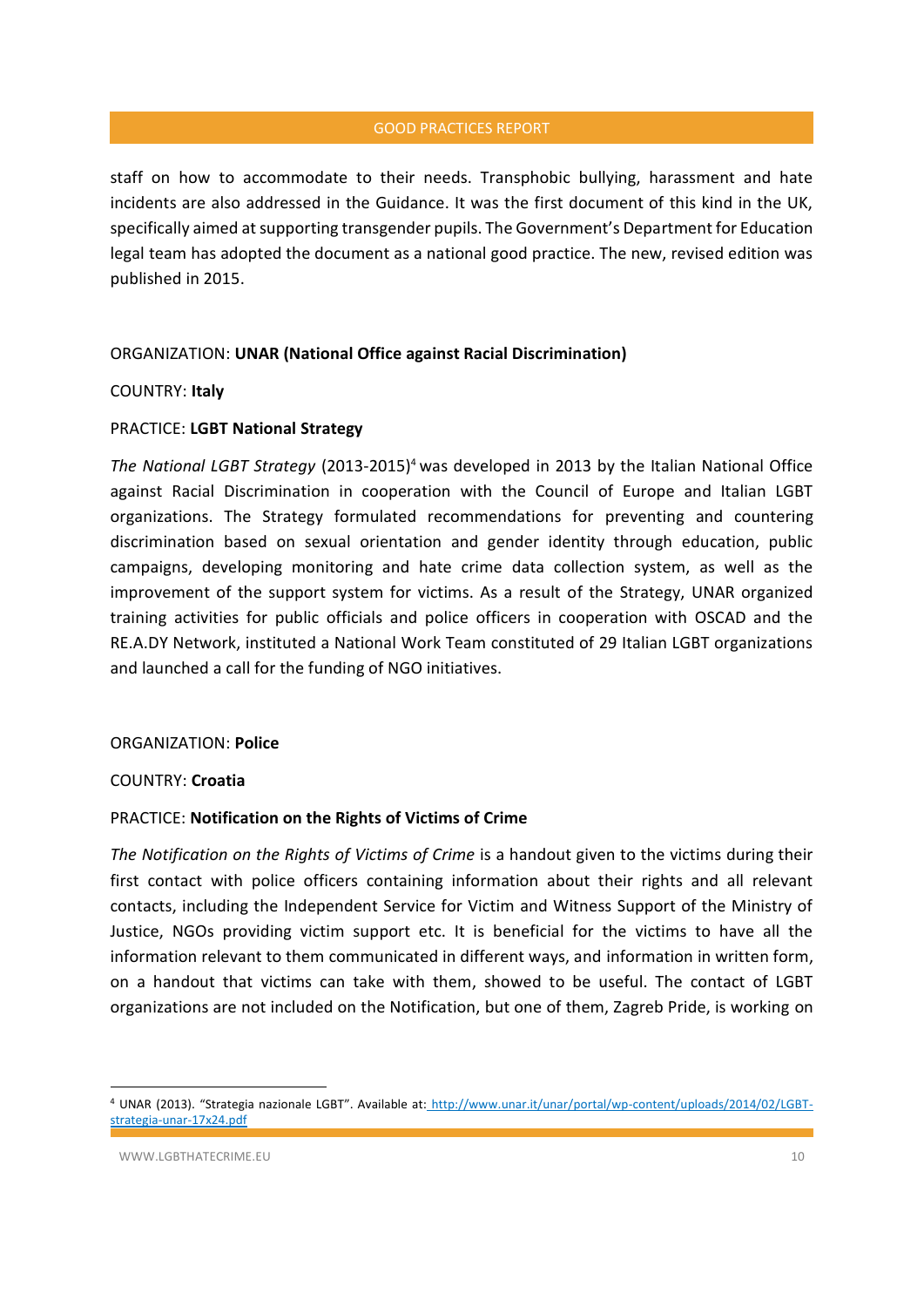including their contact on the list. This is going to be very useful for LGBT victims that might not want to come out to officers, and are also not aware of Zagreb Pride's support service.

### ORGANIZATION: Police of the Generalitat of Catalonia - Mossos d'Esquadra

### COUNTRY: Spain

### PRACTICE: Police protocol on hate crimes

The regional police of Catalonia have issued in 2010 an internal instruction regarding anti-LGBT hate crime. The instruction contained guidelines on how to identify a hate bias, use appropriate language, collect evidence, recognize perpetrators and provide victim support. It also contained information on common forms of discrimination that LGBT persons experience, as well as specific problems they face when reporting a crime. In 2014. the protocol was expanded to include other types of hate bias.

### Organization: Commissioner for Human Rights

### Country: Poland

### Practice: Hate crime victimization survey

The Office of the Polish Commissioner for Human Rights (which is also the equality body), conducts regular research on various aspects of equal treatment and discrimination. As part of this work, in 2016 the Office commissioned the research on crimes motivated by prejudice against older people, people with disabilities, non-heterosexual and transgender people and people with diverse national and ethnic background. This is the first research on hate crime in Poland commissioned by a public institution (previously, all surveys were commissioned by civil society organizations). The report covers, inter alia, underreporting, as well as the impact of hate crime victimization. It provides recommendations for the government how to improve the legal and policy response to hate crimes.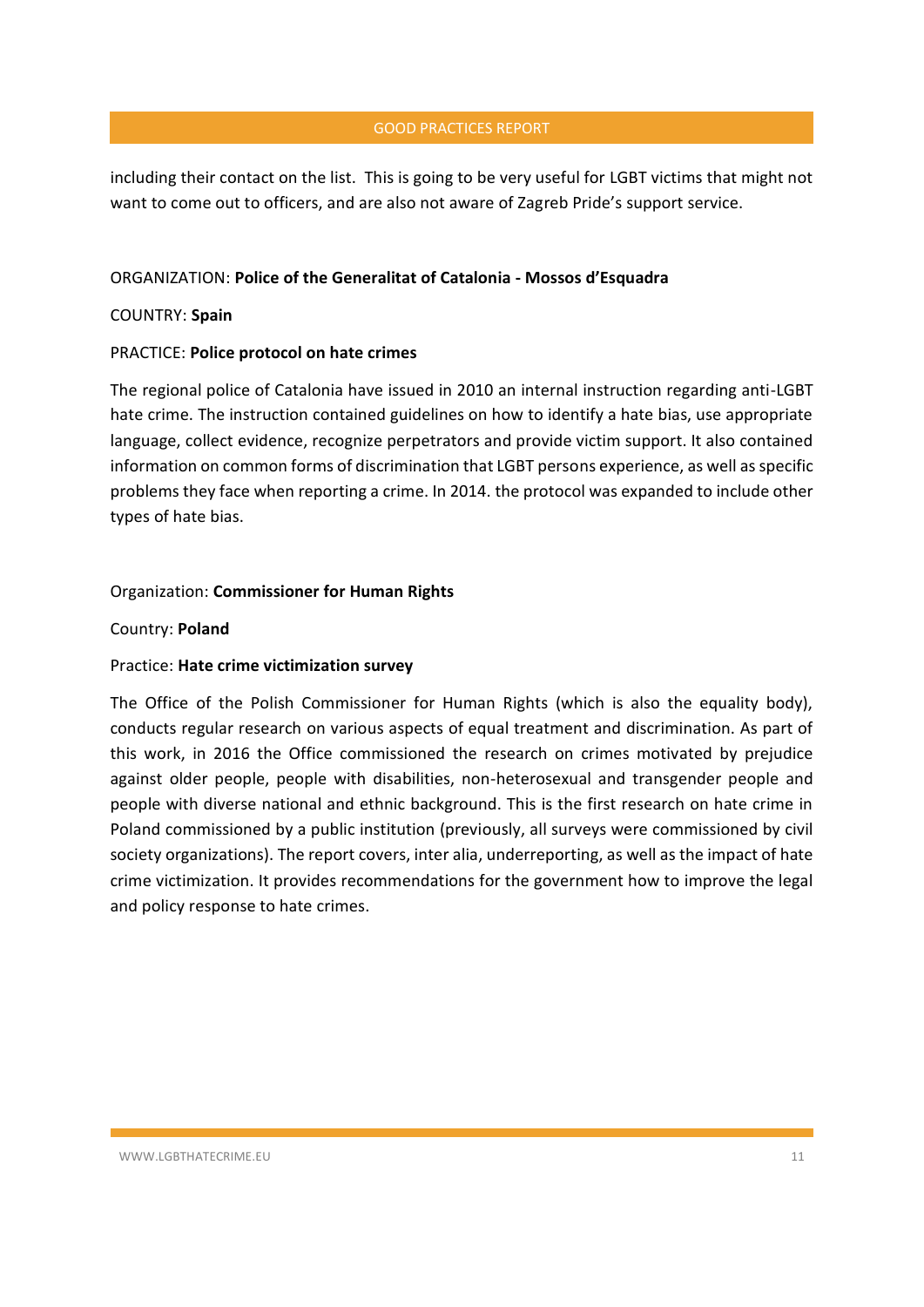### Organization: Patent Association (Society Against Patriarchy)

Country: Hungary

### Practice: Risk assessment questionnaire

Patent Association, a Hungarian NGO specialized in providing legal aid and psychological assistance to victims of violence against women, has developed the Risk assessment questionnaire. The questionnaire consists of 26 question which assess how dangerous the perpetrator is and if a threat of physical violence exists. Information gathered with this questionnaire deepens the knowledge about the precise needs of a particular victim and, consequently, helps in providing a more targeted support service. Currently, the questionnaire is directed towards victims of violence against women, including children, but the practice can be adapted to target victims of anti-LGBT violence and hate crimes.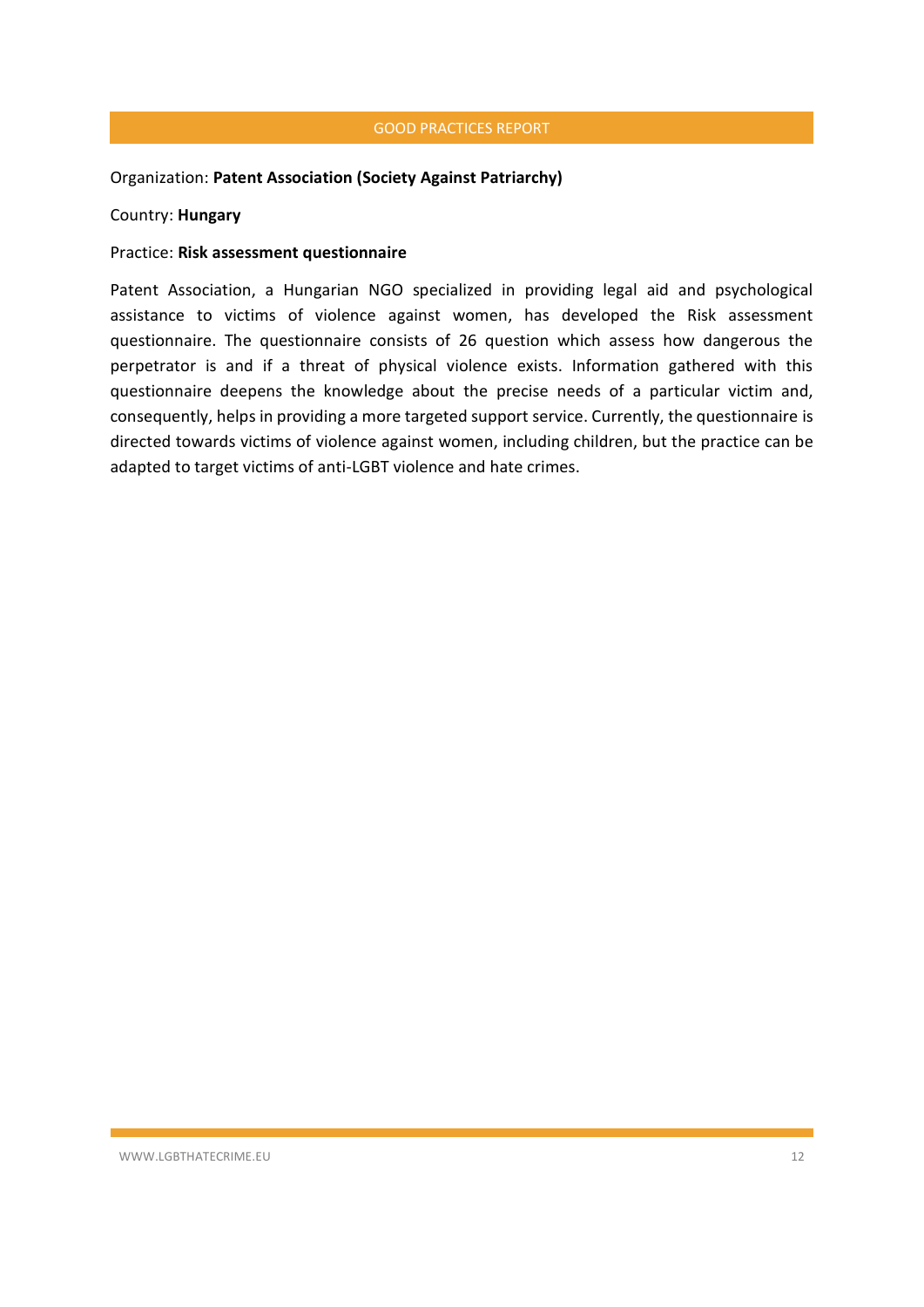### 4. HATE CRIME REPORTING SYSTEMS

### ORGANIZATION: Police

### COUNTRY: United Kingdom

### PRACTICE: True Vision - hate crime reporting website

True Vision<sup>5</sup> is a police-owned website for reporting hate crimes. It has a national scope which allows individuals and organizations to report a hate crime directly to the relevant police unit for investigation. The site allows anonymous reporting. Apart from being a secure facility for reporting, True Vision provides a considerable number of information on the topic of hate crime, including legislation, types of hate crime, prosecution process etc. The website also publishes documents with hate crime statistics, government policies developed to combat hate crime and research reports related to the topic. The True Vision reporting service is also available through an accompanying mobile phone application.

### ORGANIZATION: GLAS Foundation

### COUNTRY: Bulgaria

### PRACTICE: We Are Tolerant - hate crime reporting website

We Are Tolerant<sup>6</sup> is an online anti-LGBT hate crime reporting website run by GLAS Foundation. It was established in 2015 as part of a project aimed at raising awareness and encouraging reporting of hate crime. The information can be provided anonymously. It also provides GLAS Foundation with data about the occurrence of anti-LGBT hate crimes in the context where the official statistics is not available. The collected data is used to enhance advocacy for criminalization, recording and adequate investigation of anti-LGBT hate crime. In addition to being a reporting and data collection tool, the website offers information for victims and communities on what is hate crime, the importance of reporting, the legal framework etc.

As part of the project, the awareness campaign was organized to promote the reporting website. The result was an increased rate of reporting – during the campaign GLAS Foundation received 150 reports.

 <sup>5</sup> True Vision website: http://www.report-it.org.uk/home

<sup>6</sup> We Are Tolerant website: http://wearetolerant.com/

WWW.LGBTHATECRIME.EU 13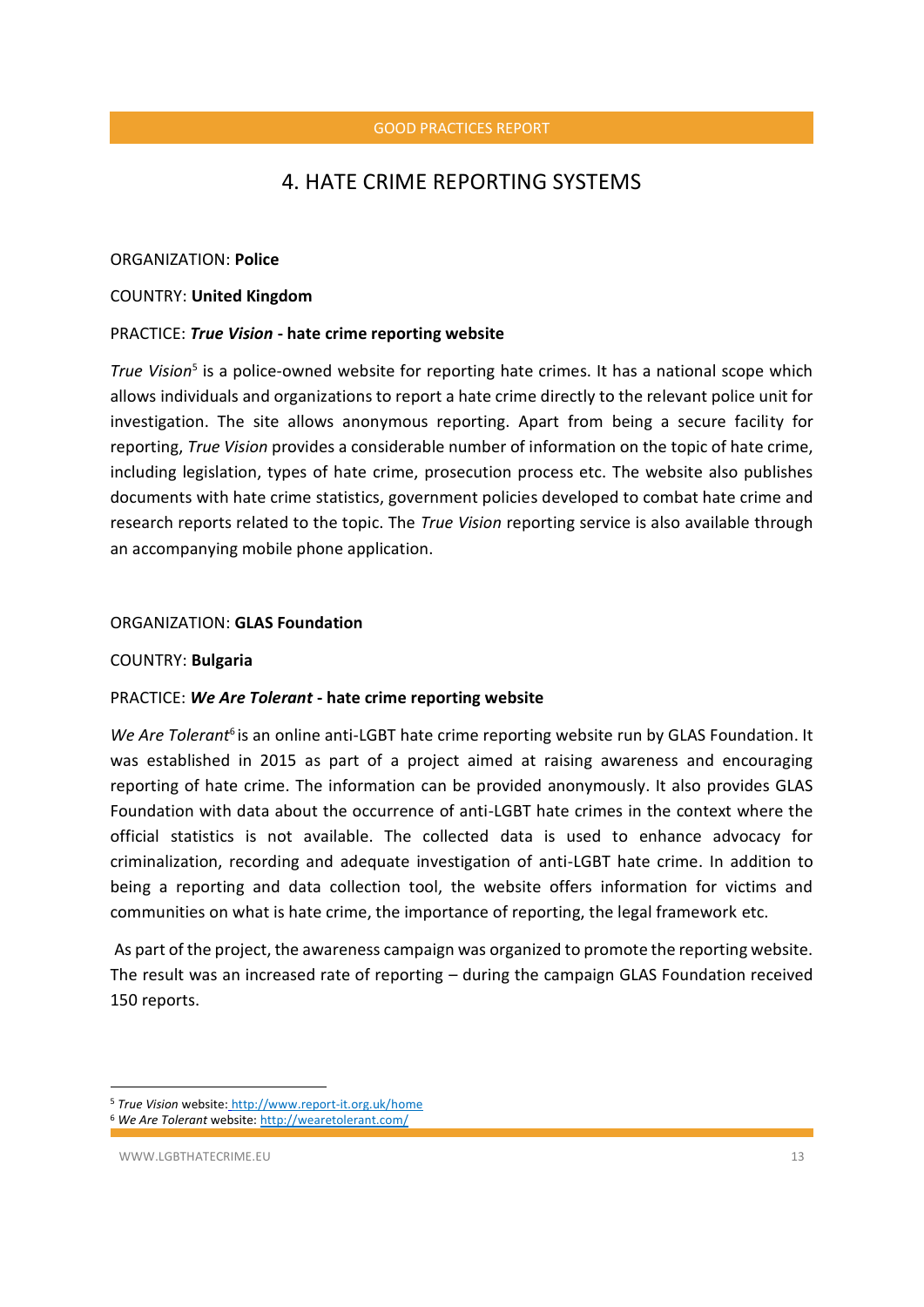### ORGANIZATION: Otwarta Rzeczpospolita (Open Republic)

### COUNTRY: Poland

### PRACTICE: Society for Tolerance - hate crime and hate speech reporting website

Society for Tolerance<sup>7</sup> is a website for reporting hate crime and hate speech incidents developed by the Polish NGO Open Republic. Its main focus is registration of the accidents that occurred on the internet. Every reported case is accessible through the website's database and is accompanied with the details about the incident: the time and the place of the incident, the evidence in form of a print screen or a photograph, and information about the current status of the case. The individual cases are labeled as "in process" if they are still processed by the police or "closed". Furthermore, the website records the legal actions that have been taken, as well as the results of those actions. Since it was opened, 733 cases were reported on the site, mainly hate speech reports (673). The website allows the segregation of data based on motivation bias and currently there are 57 reported cases of anti-LGBT hate speech.

### ORGANIZATION: National LGBT+ Rights Organization LGL, ILGA Portugal, FELGTB, Çavaria, MGRM, Galop, Háttér Society, Estonian Human Rights Centre, MOZAIKA

COUNTRY: Lithuania, Portugal, Spain, Belgium, Malta, UK, Hungary, Estonia, Latvia

### PRACTICE: UNI-FORM – anti-LGBT hate crime reporting website

In September 2017, eight European NGOs have launched an online platform for reporting hate crimes and hate speech targeted towards the LGBT+ community as part of the project UNI-FORM: Bringing Together NGOs and Security Forces to Tackle Hate Crimes and Online Hate Speech against LGBT Persons. The aim of the platform is to encourage organizations, victims and witnesses to report anti-LGBT incidents, anonymously or not. The platform works on the European level and the submitted reports are forwarded to an LGBT organization from the corresponding country. Submitted reports are also forwarded to the national police forces, but this option depends on the national legislation of the particular country and it is not available for all the participating countries. UNI-FORM<sup>8</sup> is open for other organizations to apply and make anti-LGBT hate crime reporting available in their countries through this platform. The website also has an accompanying mobile phone application.

 <sup>7</sup> Society for Tolerance website: http://zglosnienawisc.otwarta.org/ <sup>8</sup> UNI-FORM website: www.uni-form.eu

WWW.LGBTHATECRIME.EU 14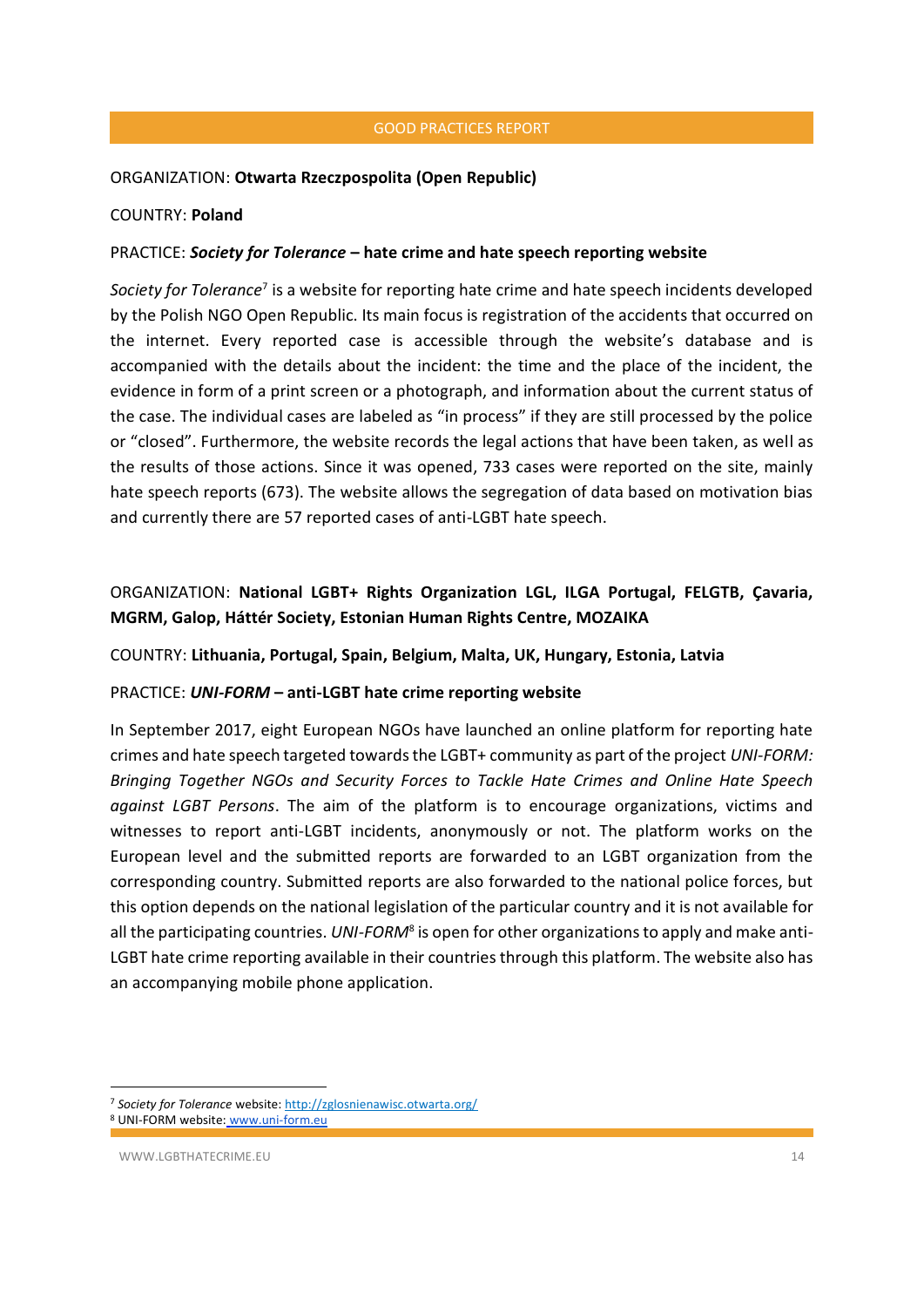### ORGANIZATION: CST (Community Safety Team) of Gateshead Council

### COUNTRY: United Kingdom

### PRACTICE: ARCH - hate crime reporting system

ARCH (Agencies against Racist Crime and Harassment) is a third-party reporting system for hate crimes coordinated between a group of local organizations. Because it is maintained under the partnership of five different local organizations ranging from the police, the local housing agency to local NGOs, ARCH provides access to different supporting services based on the victims' needs. These include: advice and safety planning, assistance with reporting incidents and support through the criminal system, legal advice, housing advice. The reporting system includes a 24 hour open phone line and offers translations for more than 100 languages. Anonymous reporting is supported.

### ORGANIZATION: Police

### COUNTRY: Lithuania

### PRACTICE: E-Policija - online reporting platform

The platform  $E$ -Policija<sup>9</sup> serves as a gateway for reporting criminal acts, traffic incidents and other violations of the law to the police electronically. The reporting form is available in Lithuanian, English, Russian and Polish; thus rendering it accessible for non-Lithuanian speaking individuals as well. In order to submit a complaint, an applicant has to fill in compulsory entries in the reporting form regarding location, type of incident, timing and circumstances of the alleged offense. The submitted information has to be sufficient for the police to start investigative actions with the view of validating the submitted information. The applicant can provide additional information about the address, about victims, about perpetrators, about witnesses, the interactive Google Maps location or additional material (i.e. uploading photographs, audio and (or) video files, etc.). The complaint can be submitted anonymously, as long as the required fields are filled in. Reporting can be also done through an e-mail or a text message.

As many as 40 % of all complaints to the police in Lithuania are received electronically through the E-Policija platform.

 <sup>9</sup> E-Policija website: https://www.epolicija.lt/

WWW.LGBTHATECRIME.EU 15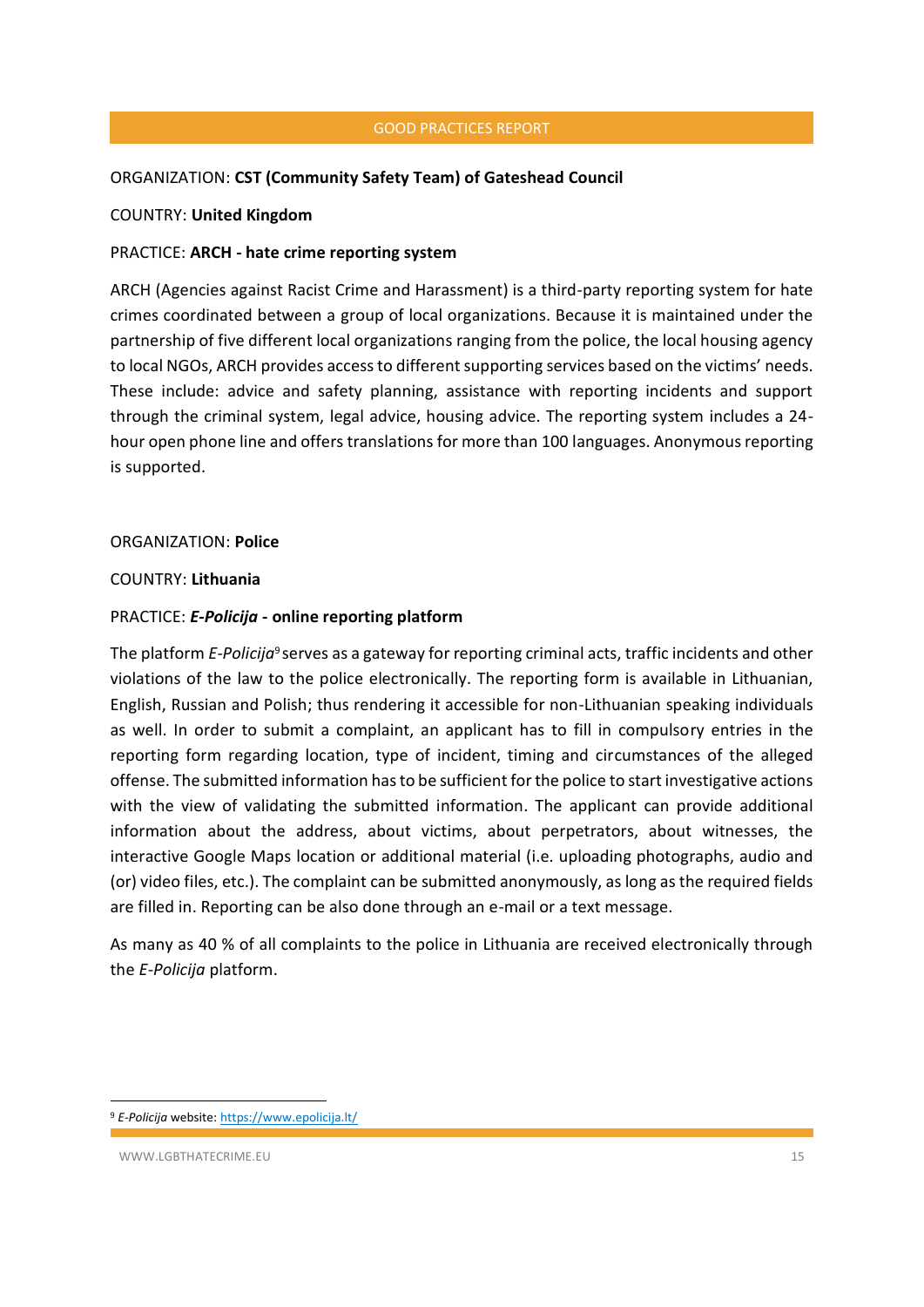### 5. VICTIM SUPPORT SERVICES

### ORGANIZATION: Demetra Association

### COUNTRY: Bulgaria

### PRACTICE: VSELENA – Sexual Assault Referral Centre

In partnership with Burgas Municipality, Burgas Regional Police, Burgas Regional Prosecutor's Office and Burgas Regional Administration and Demetra Association opened a Sexual Assault Referral Centre based on the principles of privacy, confidentiality and victim-centered approach.

The centre has a 24/7 open telephone hotline, it provides 24-hour emergency care, psycho-social and legal support for victims of sexual assault. The facility is located near the Burgas hospital allowing victims to get medical help alongside other kinds of support. The users of VSELENA centre are mainly women and children.

### ORGANIZATION: The Victims and Witnesses Support Section at the Rijeka County Court

### COUNTRY: Croatia

### PRACTICE: Network for psycho-social support for victims

The Victims and Witness Support Section at Rijeka County Court is a part of an informal network for psycho-social support for victims of all types of criminal offenses established in 2015. The network consists of 7 organizations including the Centre of social services Rijeka, autonomous women's houses, a children's home, different NGOs working with specific group of victims and the Rijeka's Police Directorate. Every organization in the network has their specific set of knowledge and services so they refer victims to each other and share resources. For example, one organization works with women victims of sexual violence, another provides free legal aid (primary and secondary) and a third one offers psychological support etc. They have a common leaflet with information on each organization and institution, their area of work and contacts. The results of this informal network is the possibility of acting promptly and according to the needs of a specific victim and their case.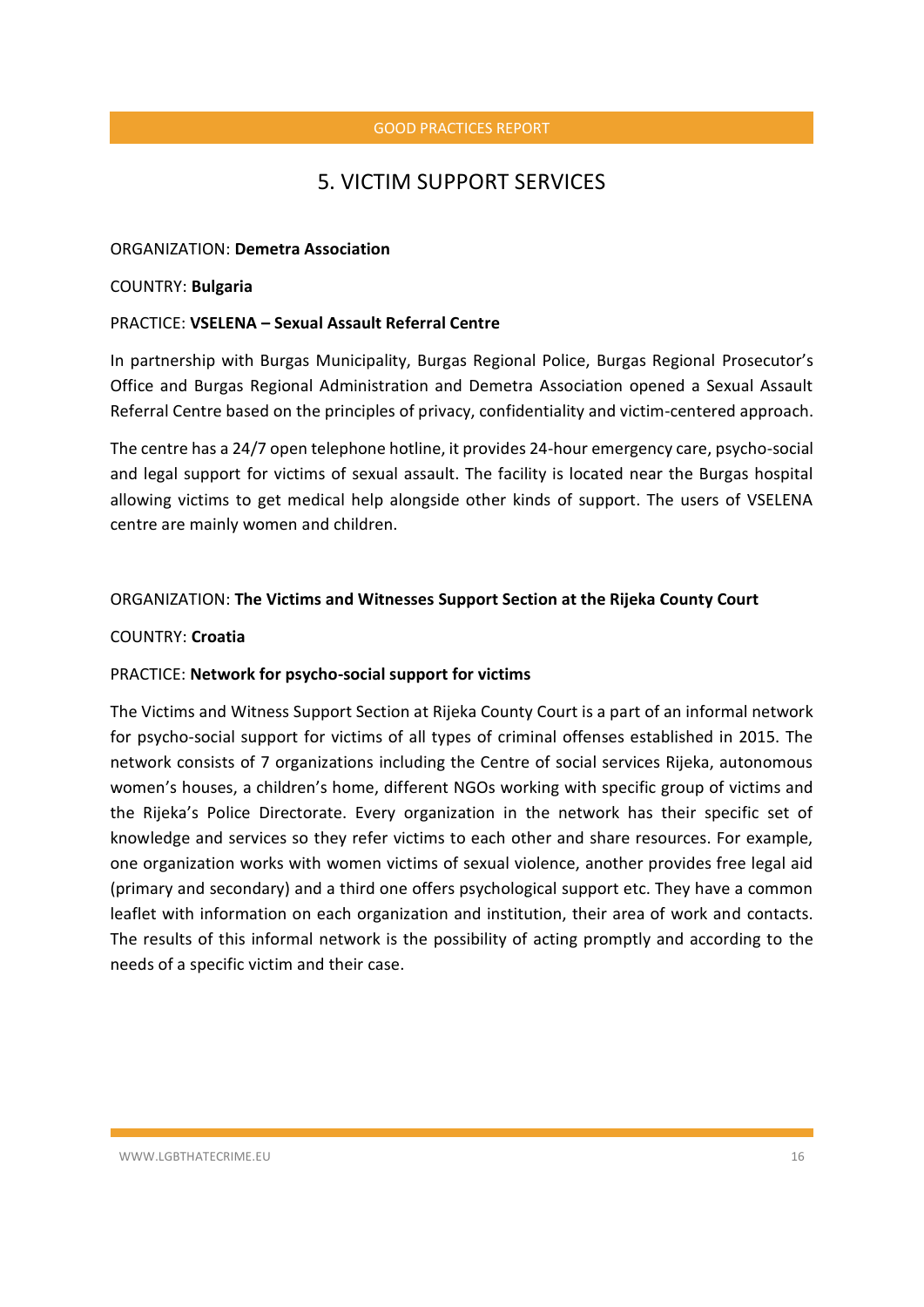### ORGANIZATION: IMAGO Association

### COUNTRY: Bulgaria

### PRACTICE: Online consultation – psychological support

IMAGO Association provides online psychological support for people who cannot afford to regularly visit a therapist's office. The first meeting is held in person in order to make a connection, and then the following consultation takes place online. This support service is not specifically targeting victims of anti-LGBT hate crime. Nevertheless, the psychological consultant is working very closely with the LGBT community.

### ORGANIZATION: Háttér Society

#### COUNTRY: Hungary

### PRACTICE: Háttér Information and Counselling Hotline; Háttér Legal Aid Service

Hatter Society provides two types of support services to the victims of hate crime. Háttér Information and Counselling Hotline is an anonymous service operated by trained volunteers and available via free phone number, Skype and chat. Because of its the anonymity and accessibility, the Hotline is useful for identification of victims of violence (and victims of hate crimes) and distribution of information on legislation and services to potential or real victims. From around 3 000 calls to the Hotline a year, 50 to 70 are by victims of violence. In addition to the hotline, Hatter Society provides free legal counseling and legal representation for the victims of discrimination, violence and harassment motivated by bias against sexual orientation and/or gender identity. The staff lawyers and contracted licensed attorneys working in the Legal Aid Service have around 220 cases a year.

### ORGANIZATION: Colour Youth – Athens LGBTQ Youth Community

### COUNTRY: Greece

### PRACTICE: Tell Us - legal and psychological support

Tell Us is a project implemented by Athens based NGO Colour Youth. Since 2014, through this project, victims of anti-LGBT hate crimes and discrimination have had access to free legal aid and psychological support. The support is provided by experienced and specialized professionals. In addition, hate crimes and discrimination can be anonymously reported on their website using a reporting form developed and used by Racist Violence Recording Network.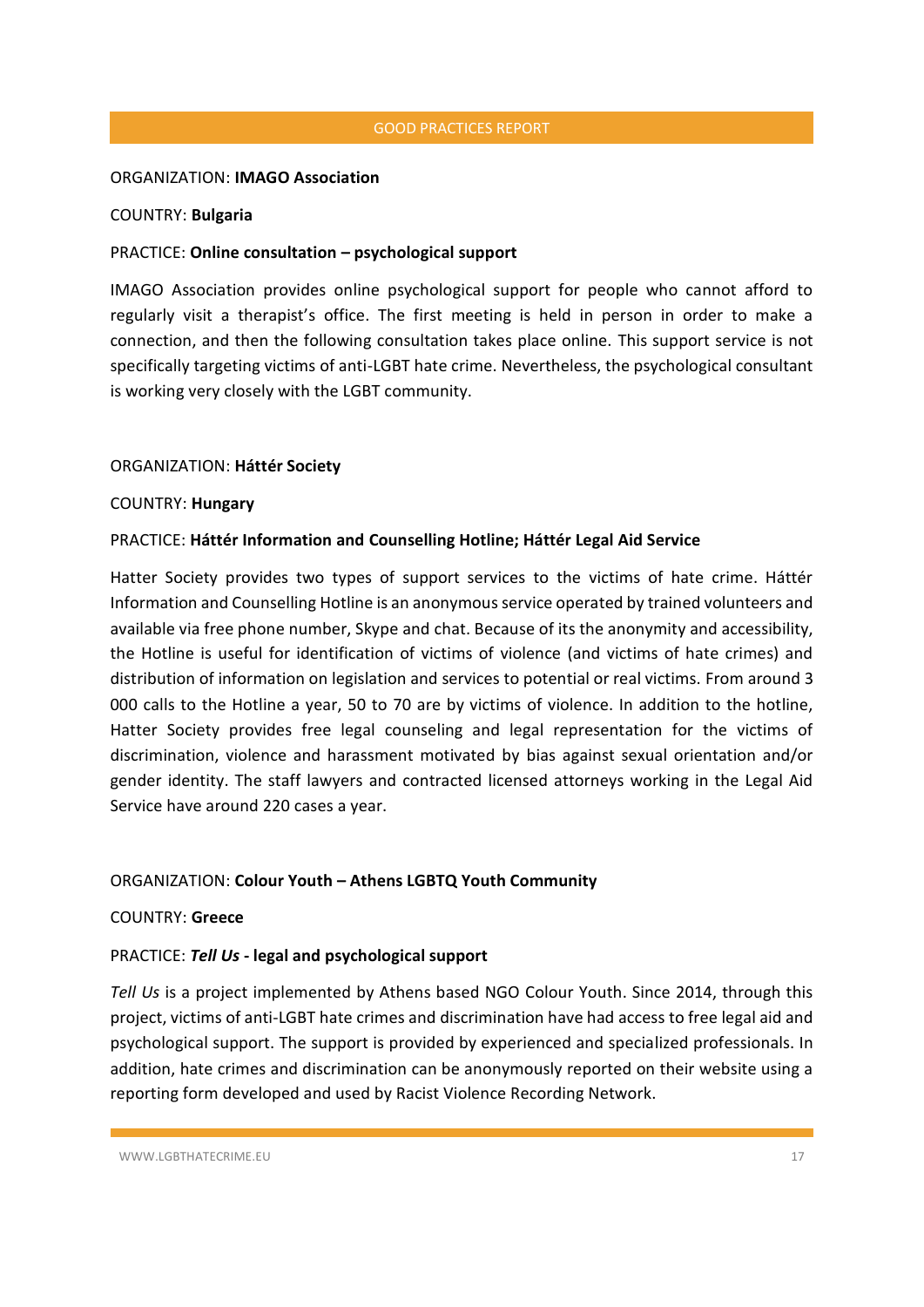### ORGANIZATION: Arcigay group of Vercelli-Valsesia and Biella

#### COUNTRY: Italy

### PRACTICE: Africa Arcigay

Africa Arcigay was established in 2016 within the local Arcigay organization in north-west Italy. It gathers LGBT asylum seekers and migrants some of which escaped from different African countries because they were at risk of being persecuted on basis of their sexual orientation and/or gender identity. In addition to promoting and facilitating reception, inclusion and social integration of LGBT migrants, Africa Arcigay provides direct support and help in bureaucratic (administrative and judicial) procedures for obtaining residence permissions and/or asylum in Italy. They also cooperate with public authorities, lawyers and other NGOs working with migrants and asylum seekers to raise awareness about problems and discrimination that LGBT migrants and asylum seekers face in process of the asylum application and in society in general. In their view, the widespread ignorance about these issues often prevents LGBT asylum seekers from obtaining international protection.

### ORGANIZATION: Galop, Community Security Trust, Tell MAMA, The Monitoring Group, Choice in Hackney

#### COUNTRY: United Kingdom

### PRACTICE: The Community Alliance to Combat Hate (CATCH)

CATCH is an intersectional hate crime victim casework service. The partnership brings together five community organization, each with experience in different hate crime strands. Galop works on tackling anti-LGBT hate crime, Community security Trust works against antisemitism, Tell MAMA on tackling islamophobia and Choice in Hackney on tackling disability biased hate crimes. The project focuses on providing specialist support, advice and assistance to victims in order to meet their individual needs that have been created or exacerbated by hate crime victimization. This includes support within and outside the criminal justice system – advice on the rights and available options, support with reporting hate crime to the police, assistance with the emotional and practical needs of victims, assistance with workplace issues, securing financial support for victims etc. Catch also works with housing services and social care providers. Its unique collaborating model secures that the victim can easily access different services and professional assistance according to their needs with contacting only one organization.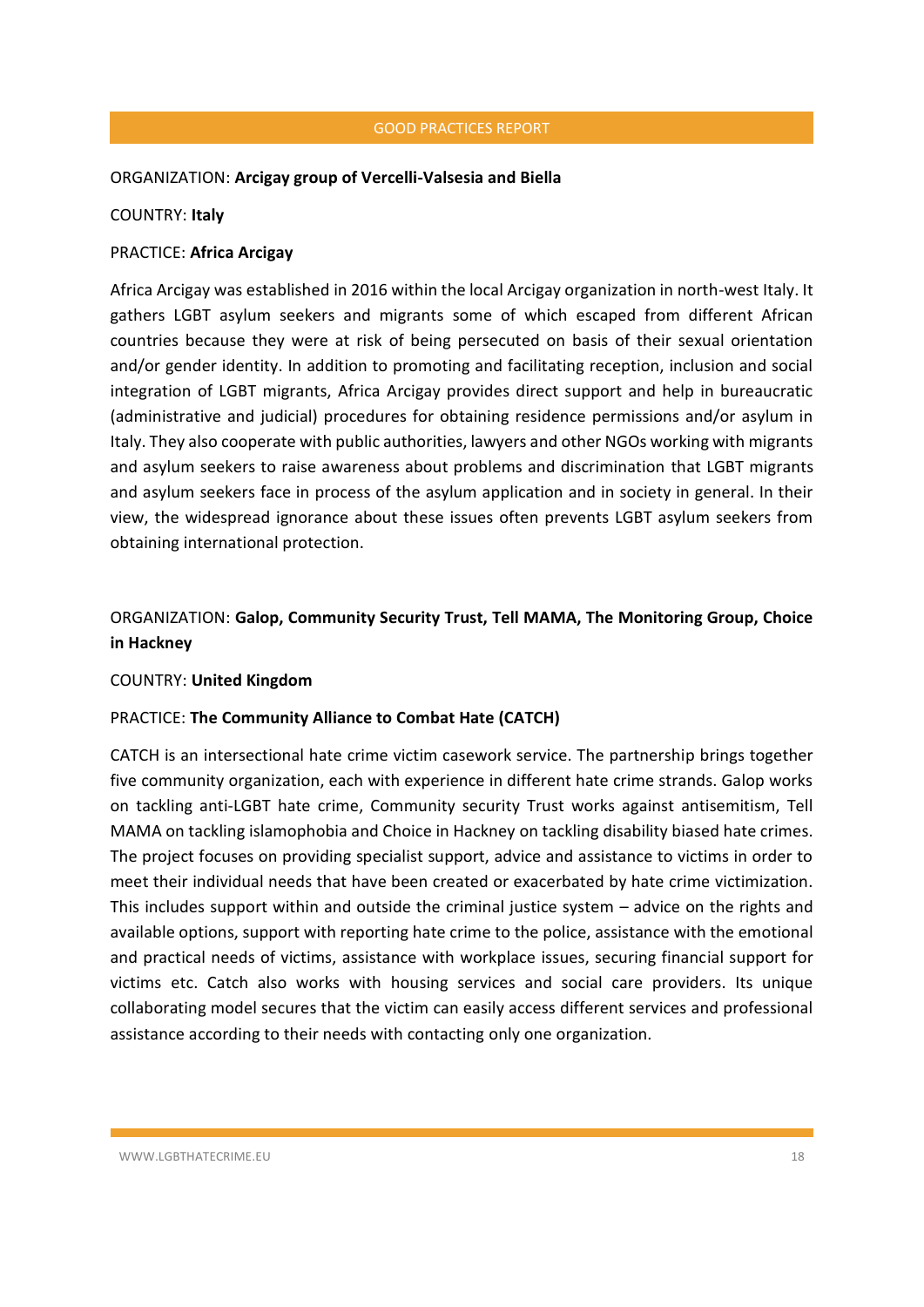### Organization: Lambda Warsaw and Association for Legal Intervention

### Country: Poland

### Practice: Intersectional cooperation between anti-LGBT and racist hate crime victim support service providers

Lambda Warsaw (an LGBT rights organization) and the Association for Legal Intervention (working with migrants and refugees) have joined efforts to provide psychological and legal counselling for victims of homophobic, transphobic, racist and xenophobic hate crimes (first as part of the Równi i Bezpieczni (Equal and Safe) project. LGBT victims receive legal and psychological support at Lambda Warsaw, while the Association for Legal Intervention works with migrants and refugees attacked because of their ethnicity, nationality, race/colour or religion. Both organizations have agreed on key definitions. They prepare joint applications for funding and cooperate in other areas (e.g. advocacy).

### Organization: PRAKSIS (Programs of Development, Social Support and Medical Cooperation)

#### Country: Greece

### Practice: Empowering the Trans Community

PRAKSIS has a longstanding relationship with the LGBTIQ communities and aims at the horizontal and meaningful engagement of organizations and people from the respective communities, with an emphasis on the trans community. Transgender persons are included early in the design of programs and follow actively on the implementation as employees and volunteers.

The work with transgender persons also includes designing programs dedicated to and run by the Greek Transgender Support Association (GTSA). The program Empowering the Trans Community aimed to build capacities in all areas of the NGO and community organizations environment: advocacy, communications, fundraising, office administration, M&E etc. The purpose of this project was to provide transgender persons with adequate access to free testing, counselling services and psychosocial support, as well as to reduce the frequency and consequences of discrimination.

In order to fulfil the main purpose of the project, four goals were designed and achieved: a) increasing the number of early testing for HIV, hepatitis and other STIs and providing access to health-related services through PRAKSIS Mobile Testing Unit; b) creating a website with an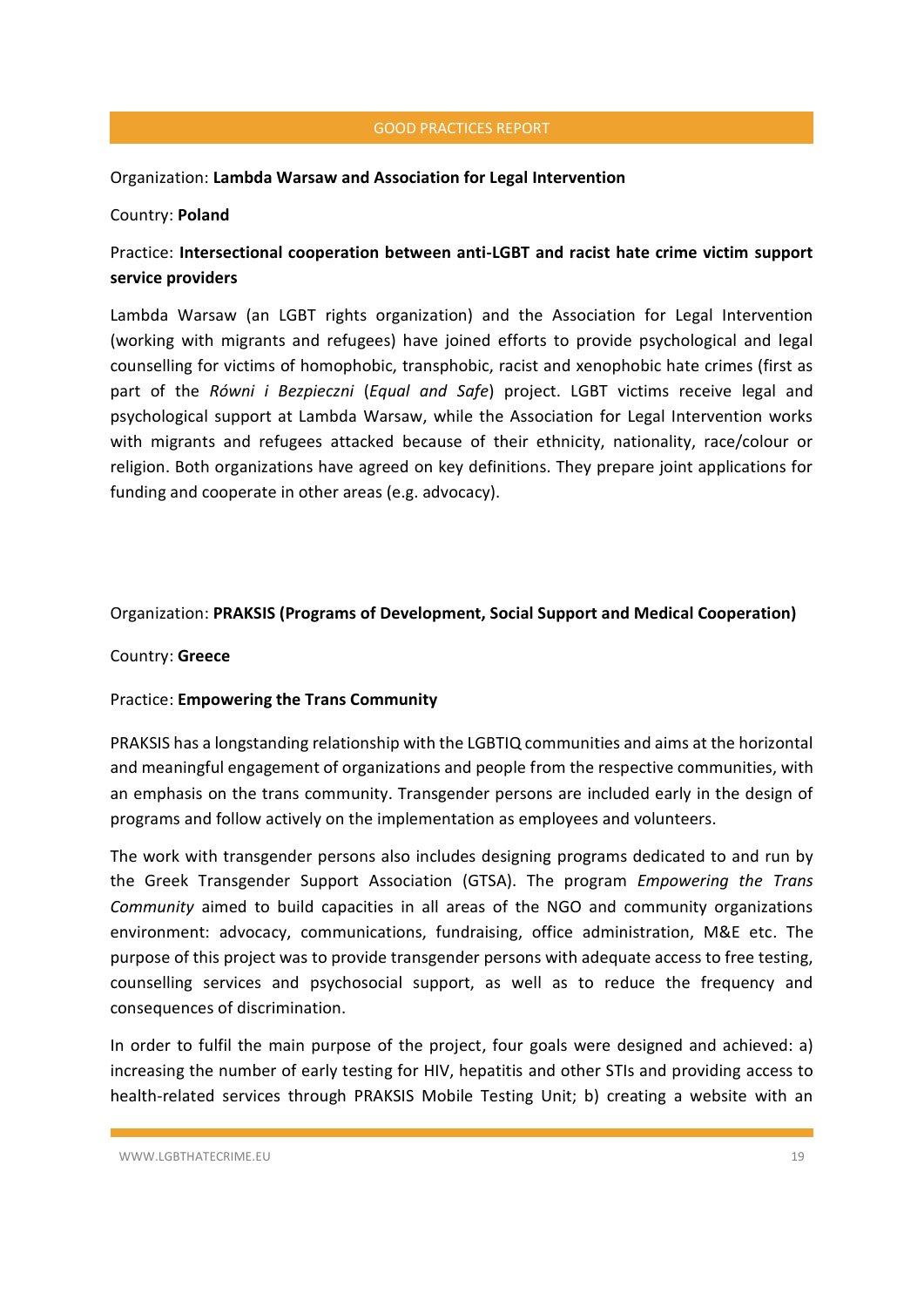interactive platform to record and classify transgender issues and emergency needs, including discrimination incidents; c) capacity building through seminars in order to encourage open dialogue between PRAKSIS, GTSA and other civil society actors; and d) advocacy activities related to access to health and other civil and human rights.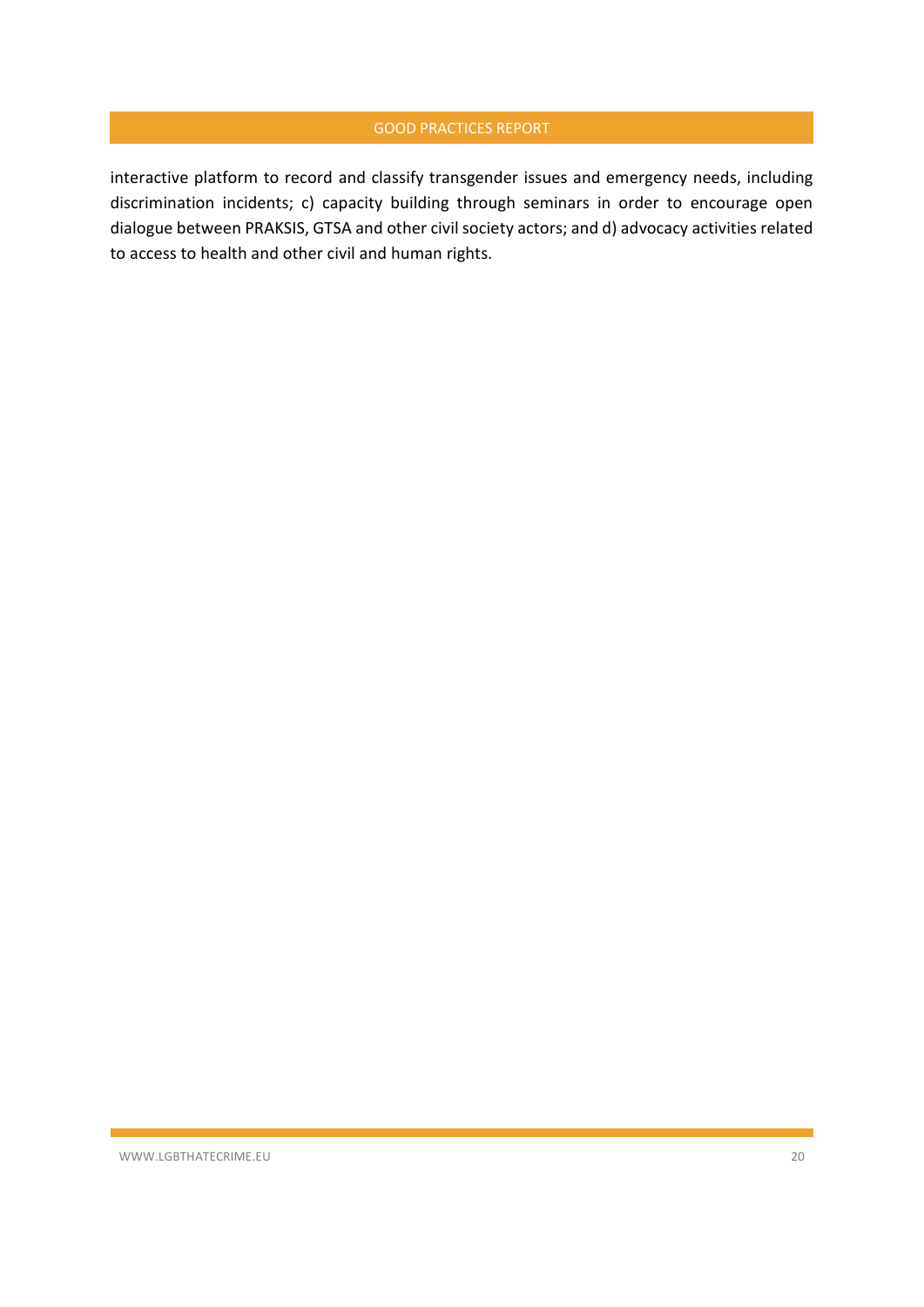### 6. WORKING WITH HIGH SCHOOL STUDENTS

### ORGANIZATION: Center for Civil Initiative Poreč

### COUNTRY: Croatia

### PRACTICE: Awareness raising for high school students

Since 2015, Center for Civic Initiative Poreč has organized various activities for high school students aimed at raising awareness about LGBT rights as well as problems LGBT persons face in their private and public life. These activities included screening of documentaries about LGBT rights, talks and Q&A sessions with LGBT activists about their experiences, stand-up shows that cover subjects of prejudice, stereotypes and homophobia. In 2016, during the implementation of the project School – a safe place for LGBT high school students, information leaflets were created for teachers on how to make schools a safer place for LGBT students. In 2017, around 300 young people from 2 high schools in Poreč and one from Pazin participated in the project Youth for nonviolence and acceptance of diversity. As part of the project, students were informed about hate crime and discrimination against LGBT persons. Lectures included topics such as what is a hate crime and what types of violence and harassment can be classified as hate crime, how to report or help their friends report a hate crime.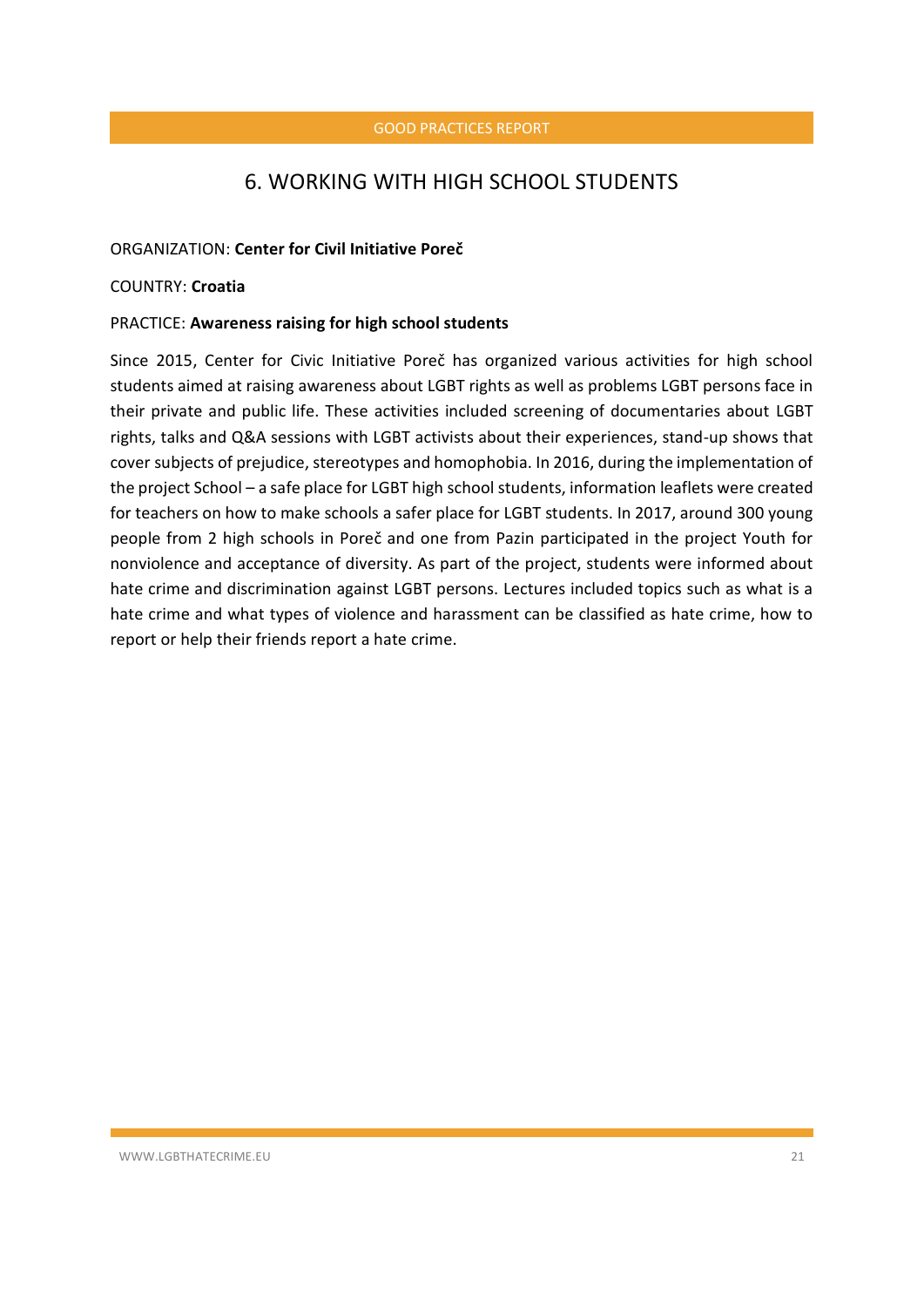# 7. COLLABORATION OF VARIOUS AUTHORITIES AND NGOs IN COMBATING HATE CRIME

### ORGANIZATION: Government's Office for Human Rights and Rights of National Minorities

### COUNTRY: Croatia

### PRACTICE: The Hate Crimes Monitoring Working Group

Established by the Head of the former Office for Human Rights in 2010, the Hate Crimes Monitoring Working Group focuses on collection of data and analyzing and monitoring implementation of laws related to hate crime and discrimination. The members of the Working Group are representatives of the Ministry of Interior, the State Attorney's Office, the Ministry of Justice, the Police Academy, the Ministry of Foreign and European Affairs, the Misdemeanor High Court of the Republic of Croatia, the Municipal Criminal Court in Zagreb, the Faculty of Law in Zagreb, the Ombudsperson's Office, the Council for Development of Civil Society and various NGOs. Meetings of the Working Group are held several times a year, which gives the opportunity to representatives of NGOs who work on combating hate crime and/or in victim support to discuss with representatives of official state bodies how to improve the system. This working group was also declared as a positive practice by FRA (European Union Agency for Fundamental Rights).

#### ORGANIZATION: Police

### COUNTRY: United Kingdom

### PRACTICE: LGBT Independent advisory groups

The Independent advisory group is a forum of non-police advisors meeting regularly with the police officials to provide insight into the needs and problems of communities underrepresented in the official state bodies. They can be specialized – representing only one community – or multistand. Multi-stand IAGs consist of individuals representing a diverse community in one advisory group. In the police stations where LGBT independent advisory groups are set, they offer their unique perspective to the police, advising them and monitoring police issues that affect LGBT people. Despite the fact that the police is not obliged to follow their advice, the Hate Crime Operational Guidance issued by the College of Policing in 2014 recognizes IAGs as a positive practice in combating hate crime and stresses the importance of their consultative role on wide range of policy issues, operational matters and critical incidents.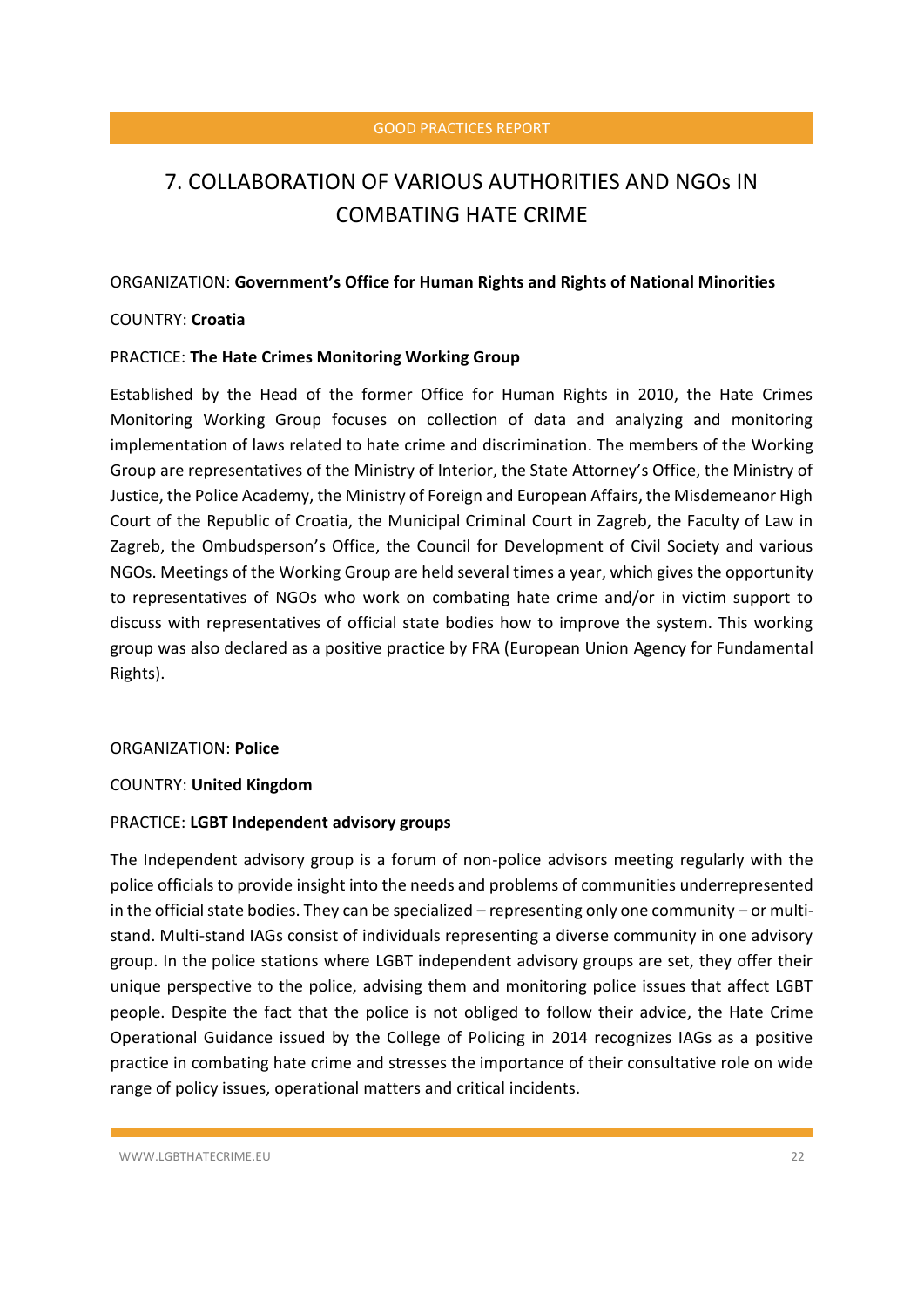### ORGANIZATION: The Re.A.DY Network

### COUNTRY: Italy

### PRACTICE: Cooperation of Public Administrations on LGBT issues

The Re.A.DY network is a national network of local public administrations (municipalities, provinces and regions) cooperating in elaborating and implementing policies and good practices against discrimination based on sexual orientation and gender identity. According to their Charter of Intents, the Networks' goal is to create a social climate free of prejudice by promoting policies that are responding to the needs of LGBT communities. The network was inaugurated in 2006 on the initiative of City of Turin and Rome. Today the activities of Re.A.DY are coordinated by the Municipality of Turin and its LGBT Public Service and the network has 108 members – 9 regions, 9 provinces and 87 municipalities. The network actively cooperates with other bodies that deal with issues of discrimination, mainly UNAR and OSCAD.

### ORGANIZATION: Amnesty International Hungary, Háttér Society, Hungarian Helsinki Committee, Legal Defense Bureau for National and Ethnic Minorities, Hungarian Civil Liberties Union

### COUNTRY: Hungary

### PRACTICE: The Working Group Against Hate Crime

In 2012, five Hungarian NGOs established the Working Group Against Hate Crimes, a coalition of NGOs and experts working on improving the legislation on hate crime, encouraging victims to report and raising awareness in an effort to tackle hate crimes more efficiently. Members of the Working group represent different vulnerable groups, including LGBT, Roma and refugee / foreigner victims of hate crimes. They work closely with Hate Crime Network, specialized network within National Police for combating hate crimes, and meet regularly at National Police Headquarters to discuss a specific theme, exchange opinions and identify flaws in current hate crime legislation. Furthermore, the Working Group provides opinion on draft legislation, conducts research on hate crime and organizes conferences and training for police officers, judges, prosecutors. Member organizations also provide legal representation. Some of their achievements include: successful lobbying for extension of hate crime legislation to protect against sexual orientation, gender identity and disability biases, improvement of victims' rights in new Criminal Procedures Code and development of bias indicators for recognizing hate crimes that were adopted by the National Police.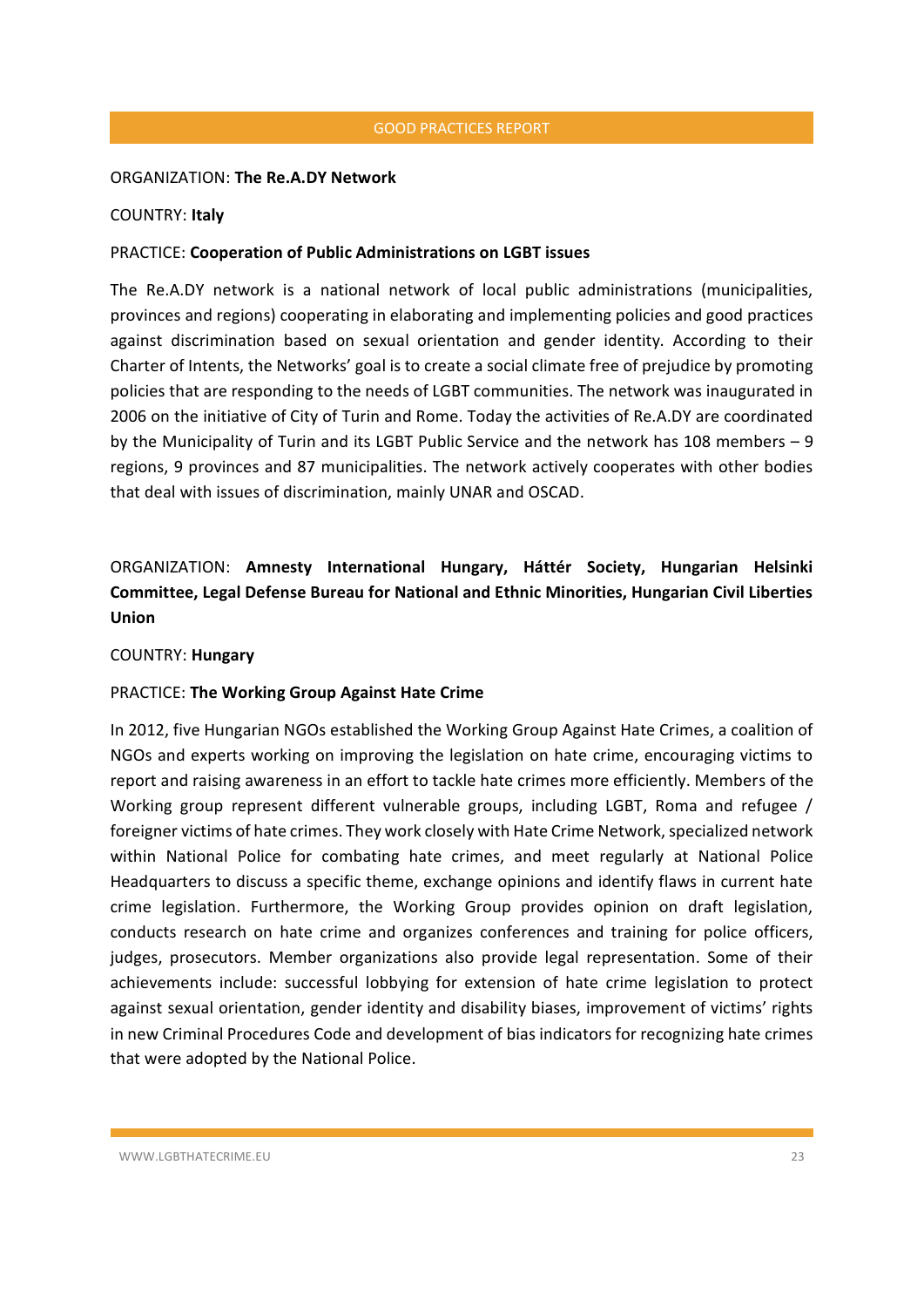### ORGANIZATION: Greek National Commission for Human Rights (GNCHR) and Office of the UN High Commissioner for Refugees in Greece (UNHCR)

### COUNTRY: Greece

### PRACTICE: Racist Violence Recording Network

Racist Violence Recording Network (RVRN) was established in 2011 with the aim to fill the gaps in official hate crime data collection through the systematization and unification of the data collected by different organizations on their own initiative. The RVRN is coordinated by the UNHCR and the GNCHR and, apart from them, comprised of 37 NGOs who offer medical, social and legal services or/and come in direct contact with victims of racist violence or victims of other hate-motivated violence, as well as of organizations established by members of the groups usually targeted by racist violence. Other activities pursued by the RVRN include: formulation of recommendations on improving human rights protection, awareness raising campaigns for combating hate crimes, organization and participation in training programs regarding issues that refer to the identification, recording, and combating of hate crimes. The network publishes annual reports based on their joint data collection.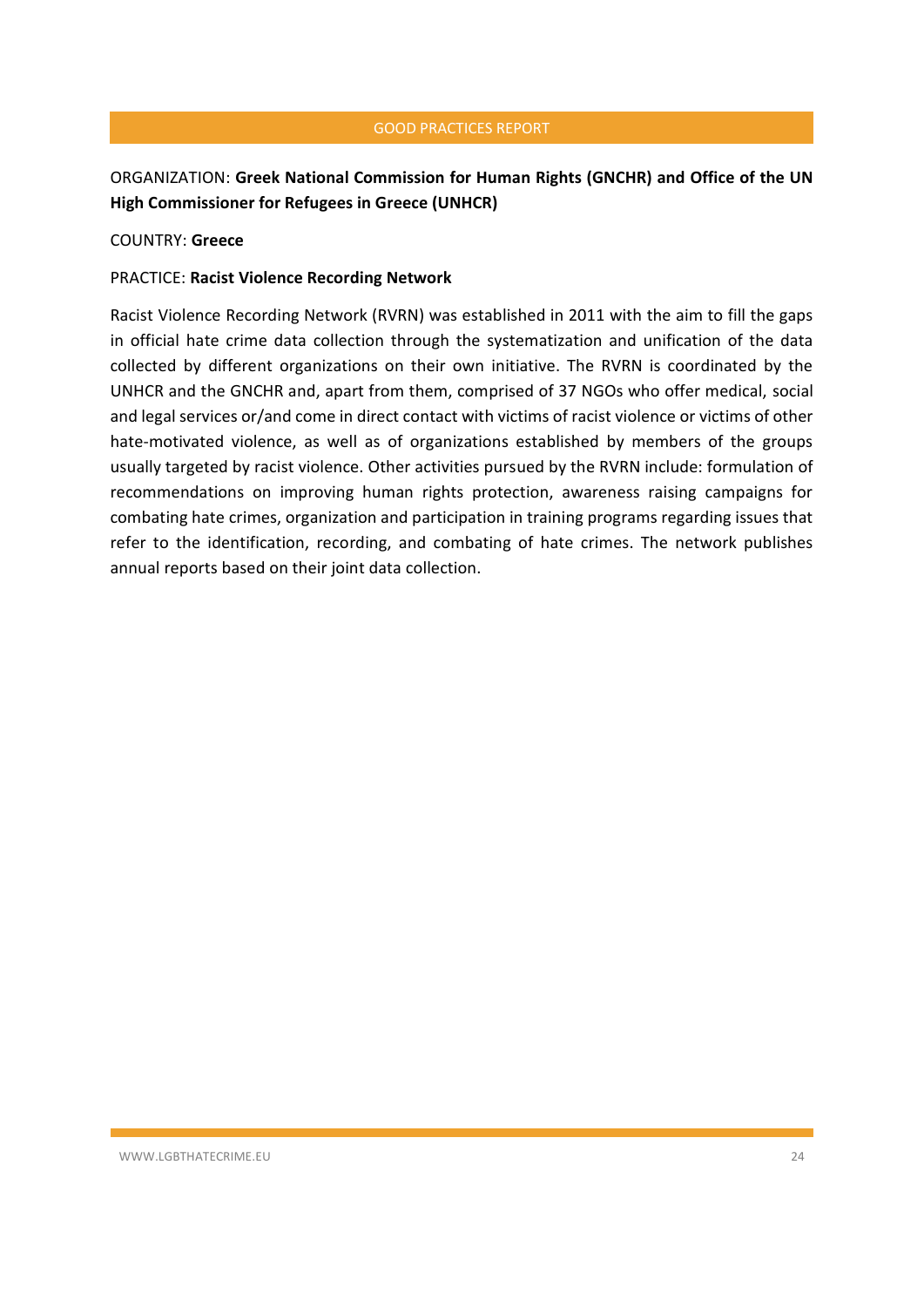### 8. ADVANCING LEGAL PROTECTION OF LGBT PEOPLE

### ORGANIZATION: Rete Lenford - Avvocatura per i Diritti LGBTI

### COUNTRY: Italy

### PRACTICE: Strategic litigation

The Lenford Network is the association of lawyers working on legal protection of LGBT people established in 2007. One of their most remarkable activity is strategic litigation – a strategy to improve the protection of LGBT persons by bringing cases to the court that could lead to judicial recognition of rights still neglected by the law. In such cases, free legal assistance is offered to the victims. They have succeeded in obtaining recognition of several LGBT rights. In 2013, Rete Lenford has participated in the drafting of the proposal for introducing homophobia and transphobia as an aggravating circumstance in the Italian Criminal Code. Moreover, Rete Lenford is also involved in training of law enforcement professionals, research activities and advocacy.